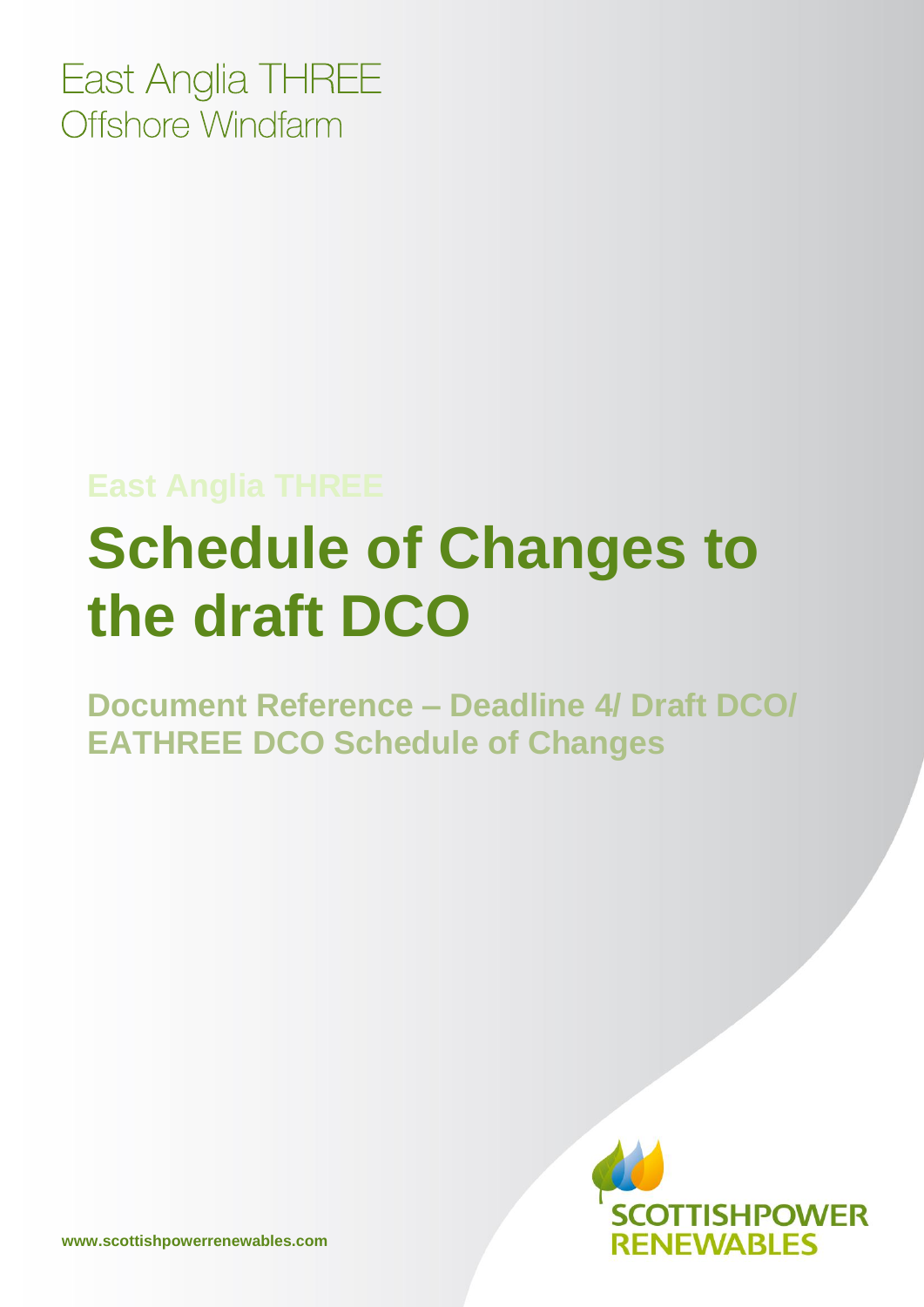Bond Dickinson

## **Schedule of changes to the draft EATHREE DCO (as at September 2016)**

| Changes made in  | Changes made in      |  |
|------------------|----------------------|--|
|                  |                      |  |
| Version 1 of DCO | Version 2 of the DCO |  |
|                  |                      |  |

| <b>Reference</b>    | <b>Consultee</b> | When comment<br>made                  | <b>Comments from consultee</b>                                                                                                                                                                                                                                                                                                                                                                                     | Change made                                                                                                                                                                                                                                  |  |  |  |
|---------------------|------------------|---------------------------------------|--------------------------------------------------------------------------------------------------------------------------------------------------------------------------------------------------------------------------------------------------------------------------------------------------------------------------------------------------------------------------------------------------------------------|----------------------------------------------------------------------------------------------------------------------------------------------------------------------------------------------------------------------------------------------|--|--|--|
| <b>Articles</b>     |                  |                                       |                                                                                                                                                                                                                                                                                                                                                                                                                    |                                                                                                                                                                                                                                              |  |  |  |
| <b>All Articles</b> | ExA              | Rule 6 Letter &<br>Schedule of Issues | Update drafting to reflect current practice.                                                                                                                                                                                                                                                                                                                                                                       | The use of "shall" has been removed in favour of "must" or "is" save for<br>instances where context requires the amendment not be made. Other<br>terms referred to in the Rule 6 Letter and Schedule of Issues have also<br>been considered. |  |  |  |
|                     |                  |                                       | "deemed generation assets marine licences"<br>The reference to 'Marine and Coastal Access Act 2009' is<br>to 'the Marine and Coastal Access Act 2009'. However,<br>given that this legislation is already proposed to be<br>defined as "the 2009 Act" in this article, a better response<br>would be to ensure that this and all further references to<br>the 2009 Act in the Order use the proposed defined term. | This amendment has been made.                                                                                                                                                                                                                |  |  |  |
|                     |                  |                                       | "East Anglia ONE Order"<br>The definition needs to include a reference to the 2014<br>made Order as amended by the East Anglia ONE<br>Offshore Wind Farm (Corrections and Amendments)<br>Order 2016 (SI No 447).                                                                                                                                                                                                   | Definition amended to refer to the East Anglia ONE Offshore Wind Farm<br>(Corrections and Amendments) Order 2016.                                                                                                                            |  |  |  |
|                     |                  |                                       | "jointing bay" and "jointing works"<br>Is there a need for the inclusion of a definition of "jointing<br>bay" or "jointing works", or of any other technical terms<br>widely employed in the Order and particularly Schedule 1,<br>Part 1 (Authorised Development)?                                                                                                                                                | Jointing bay and jointing works are now defined terms.<br>"jointing bay" means an excavation formed to enable the jointing of high<br>voltage power cables;<br>"jointing works" means a process by which two or more cables are              |  |  |  |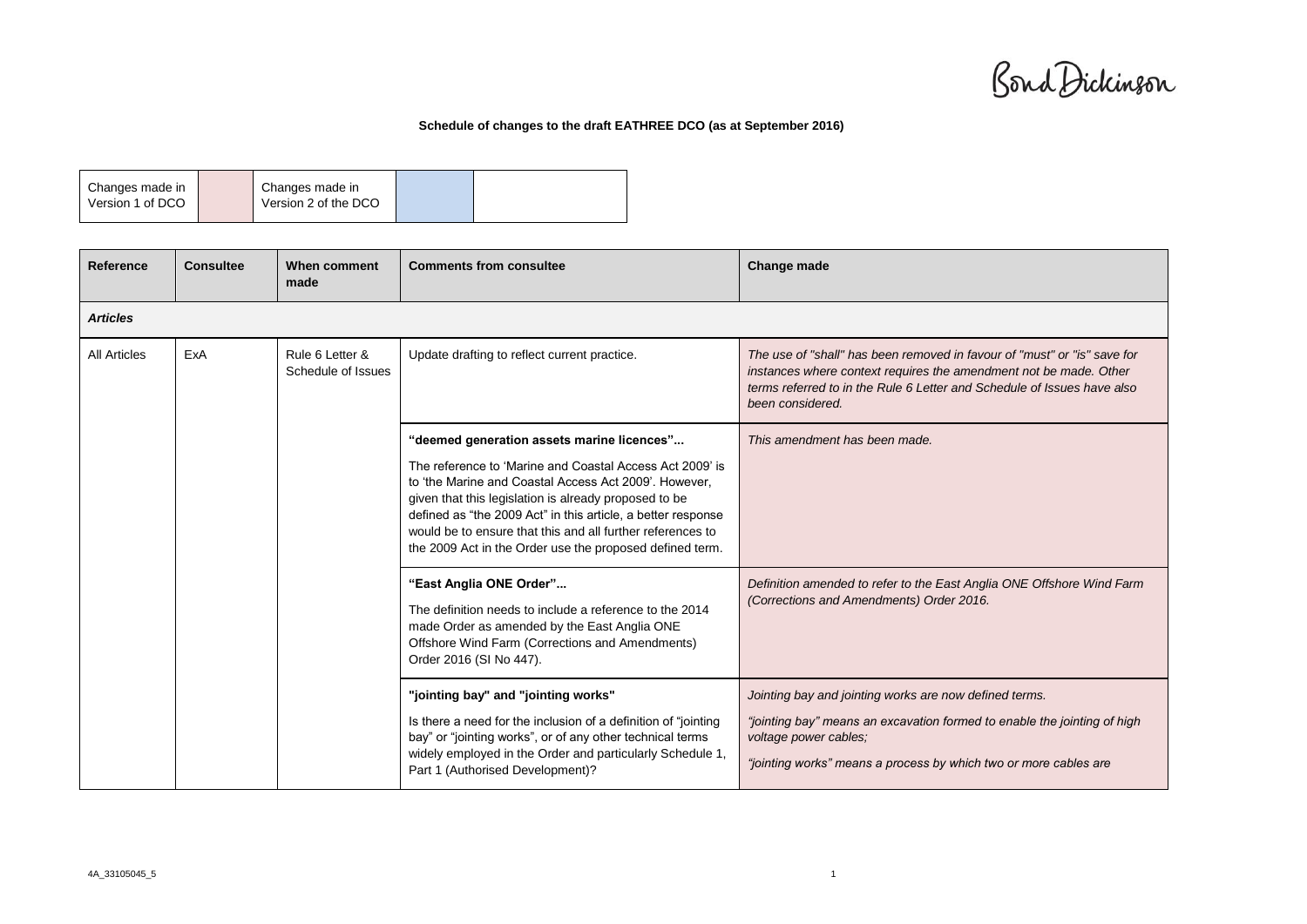Bond Dickinson

| <b>Reference</b>    | <b>Consultee</b> | When comment<br>made                                                     | <b>Comments from consultee</b>                                                                                                                                                                                                                                                                                                                                                                                                                                                                                                                                                                                                              | Change made                                                                                                                                                                  |
|---------------------|------------------|--------------------------------------------------------------------------|---------------------------------------------------------------------------------------------------------------------------------------------------------------------------------------------------------------------------------------------------------------------------------------------------------------------------------------------------------------------------------------------------------------------------------------------------------------------------------------------------------------------------------------------------------------------------------------------------------------------------------------------|------------------------------------------------------------------------------------------------------------------------------------------------------------------------------|
|                     | <b>SCC</b>       | Applicant<br>Comments on<br>Relevant<br>Representations<br>Deadline II   | "Jointing Bay" would be a useful addition here                                                                                                                                                                                                                                                                                                                                                                                                                                                                                                                                                                                              | connected to each other by means of cable joints within a jointing bay;                                                                                                      |
|                     | ExA              | September DCO<br><b>ISH</b>                                              | Consider whether definition in line with recent drafting<br>practice                                                                                                                                                                                                                                                                                                                                                                                                                                                                                                                                                                        | Definition of Commence amended to refer to material operations as<br>defined in s.155 of the 2008 Act.                                                                       |
|                     | ExA              | September DCO<br><b>ISH</b>                                              | Correction of error                                                                                                                                                                                                                                                                                                                                                                                                                                                                                                                                                                                                                         | Definition of Connection Works amended from "4B to 69", to "5B to 69<br><i>inclusive".</i>                                                                                   |
| <b>All Articles</b> | ExA              | Rule 6 Letter &<br>Schedule of Issues                                    | "Marine and Coastal Access Act"                                                                                                                                                                                                                                                                                                                                                                                                                                                                                                                                                                                                             | Defined term of the 2009 Act now used consistently.                                                                                                                          |
|                     |                  |                                                                          | "pin piles"<br>What is the intended meaning of the drafting 'for fixity of'<br>used in this definition? A clearer definition would be<br>beneficial.<br>"statutory undertaker"                                                                                                                                                                                                                                                                                                                                                                                                                                                              | The term "for fixity of" is now replaced with "to secure".<br>Addition of public communications providers to the definition.                                                 |
|                     |                  |                                                                          | "wind turbine generator" or "WTG" This definition<br>applies the same meaning to two terms. It is best practice<br>for a single term to be employed.                                                                                                                                                                                                                                                                                                                                                                                                                                                                                        | Double definition now removed, "WTG" deleted.                                                                                                                                |
| <b>All Articles</b> | <b>SWT</b>       | Applicant<br>Comments on<br>Relevant<br>Representations<br>(Deadline II) | We note that two construction approaches are described<br>in the Environmental Statement (ES), a One Phase<br>approach and a Two Phase approach. Whilst the<br>Environmental Impact Assessment (EIA) set out in the ES<br>concludes that the magnitude of negative impacts from<br>either approach is the same, the One Phase approach<br>would take approximately half as long as the Two Phase<br>and therefore any temporal impacts would be lessened<br>using this approach. We would favour the use of any<br>approach which reduces the likely ecological impact of a<br>scheme, irrespective of whether the reduction is significant | The definition of "two onshore phases" is amended as follows:<br>" means carrying out Work No. 67 as two separate construction operations<br>linked to two offshore phases;" |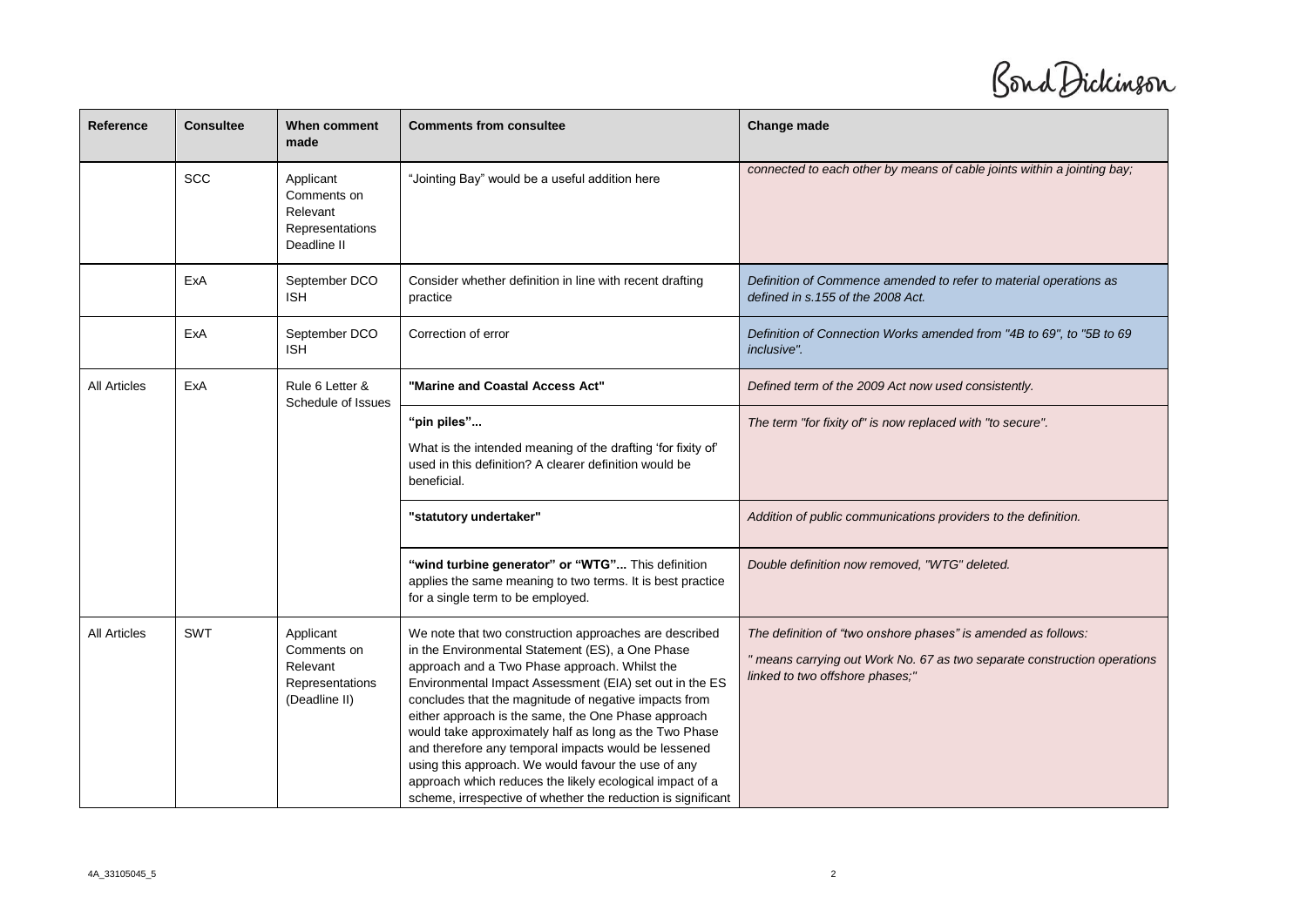Bond Dickinson

| Reference           | <b>Consultee</b> | When comment<br>made                                                   | <b>Comments from consultee</b>                                                                                                                                                                                                                                                                                                                                                                                                                                                                                                                                                                                                                                                                                                                                                     | Change made                                                                              |
|---------------------|------------------|------------------------------------------------------------------------|------------------------------------------------------------------------------------------------------------------------------------------------------------------------------------------------------------------------------------------------------------------------------------------------------------------------------------------------------------------------------------------------------------------------------------------------------------------------------------------------------------------------------------------------------------------------------------------------------------------------------------------------------------------------------------------------------------------------------------------------------------------------------------|------------------------------------------------------------------------------------------|
|                     |                  |                                                                        | in EIA terms.<br>EATL comments: Following detailed design work for East<br>Anglia ONE (which will be installing the ducts for East<br>Anglia THREE) a single duct is now proposed for East<br>Anglia THREE. Therefore for East Anglia THREE there<br>will now be a single onshore cable laying operation. It is<br>proposed to update the DCO accordingly. Note that the<br>option for phasing will be retained at the substation and at<br>the wind farm.                                                                                                                                                                                                                                                                                                                         |                                                                                          |
|                     | <b>SWT</b>       | SoCG                                                                   | Results of the assessment of impacts on Terrestrial<br>Ecology (excluding ornithology)<br>from East Anglia THREE                                                                                                                                                                                                                                                                                                                                                                                                                                                                                                                                                                                                                                                                   |                                                                                          |
|                     |                  |                                                                        | EATL comments: The ES accurately assesses the<br>potential impacts upon Terrestrial Ecology (excluding<br>ornithology) Following detailed design work for East Anglia<br>ONE (which will be installing the ducts for East Anglia<br>THREE) a single trench is now proposed for East Anglia<br>THREE. Therefore for East Anglia THREE there will now<br>be a single onshore cable laying operation. It is proposed<br>to update the DCO accordingly. Note that the option for<br>phasing will be retained at the substation and at the wind<br>farm. Both long and short duct options are still under<br>consideration at the time of writing. The decision on which<br>will be used will be made by East Anglia ONE as they will<br>be installing the ducts for East Anglia THREE. |                                                                                          |
|                     |                  |                                                                        | Consultee comments: Agreed We note that construction<br>will now involve a single trench and that therefore there is<br>no requirement for phasing, with the possible exception of<br>at the substation and wind farm. We agree that the use of<br>a single duct with no requirement for phased working is<br>the approach likely to result in the fewest temporal<br>impacts. We note that the decision on the use of long or<br>short landfall ducts is to be made by East Anglia ONE and<br>not East Anglia THREE and is therefore outside of the<br>scope of this DCO.                                                                                                                                                                                                         |                                                                                          |
| <b>All Articles</b> | <b>SCC</b>       | Applicant<br>Comments on<br>Relevant<br>Representations<br>Deadline II | Note that the page numbering in the DCO goes awry in<br>this Schedule, the first page of which is p50, but this<br>follows p62.                                                                                                                                                                                                                                                                                                                                                                                                                                                                                                                                                                                                                                                    | The formatting of the draft DCO will be updated during the course of the<br>examination. |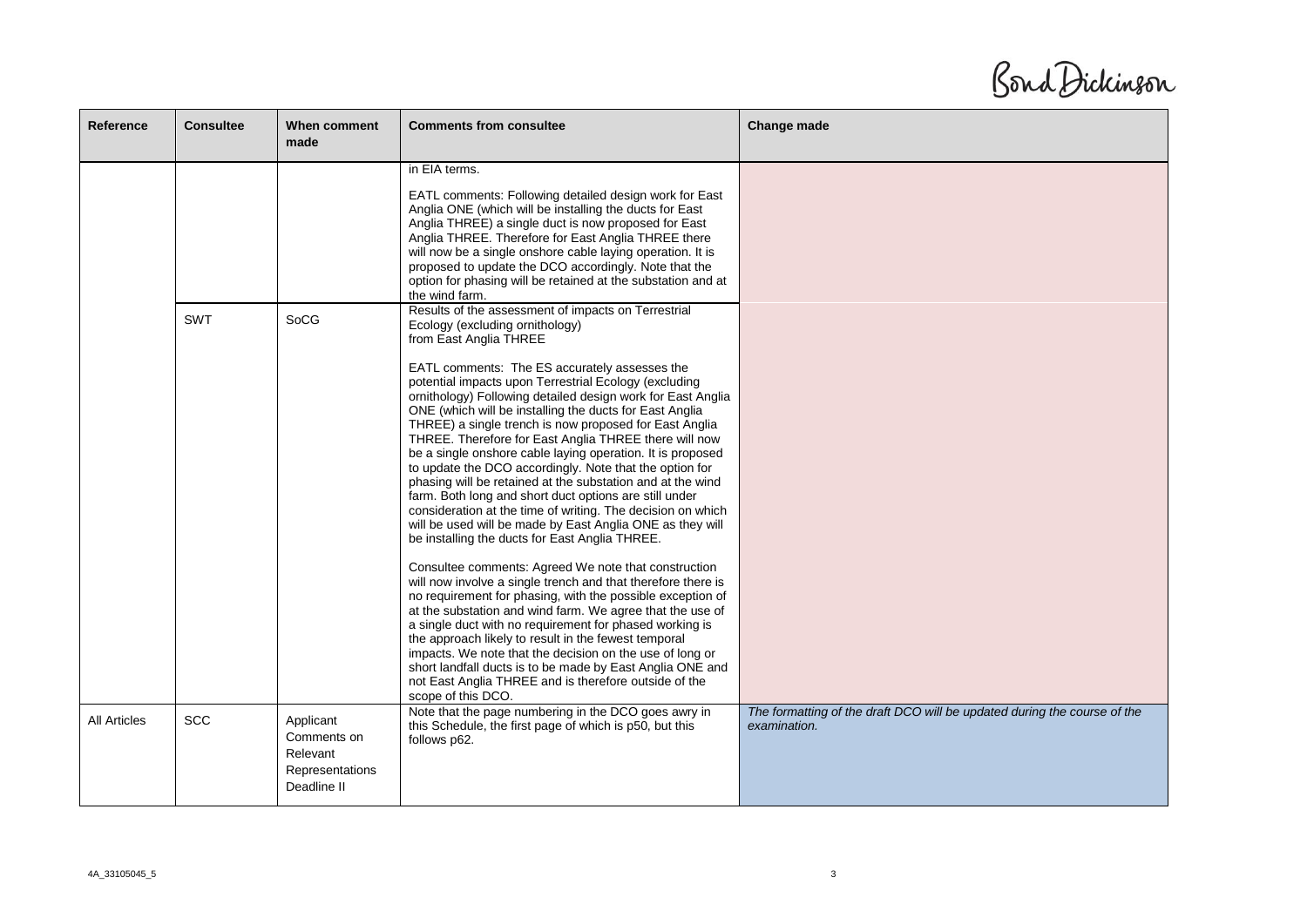Bond Dickinson

| <b>Reference</b> | <b>Consultee</b> | When comment<br>made                      | <b>Comments from consultee</b>                                                                                                                                                                                                                                                                                                                                                                                                                                                                                                                                                                               | Change made                                                                                                                                                                                                                                                                                                                                                                                                                    |
|------------------|------------------|-------------------------------------------|--------------------------------------------------------------------------------------------------------------------------------------------------------------------------------------------------------------------------------------------------------------------------------------------------------------------------------------------------------------------------------------------------------------------------------------------------------------------------------------------------------------------------------------------------------------------------------------------------------------|--------------------------------------------------------------------------------------------------------------------------------------------------------------------------------------------------------------------------------------------------------------------------------------------------------------------------------------------------------------------------------------------------------------------------------|
| Article 4        | ExA              | Rule 6 Letter &<br>Schedule of Issues     |                                                                                                                                                                                                                                                                                                                                                                                                                                                                                                                                                                                                              | Article 4(2) is inserted to confirm that a marine licence is necessary as per<br>other offshore wind farm development consent orders:                                                                                                                                                                                                                                                                                          |
|                  |                  |                                           |                                                                                                                                                                                                                                                                                                                                                                                                                                                                                                                                                                                                              | (2) The power to maintain conferred under paragraph (1) does not relieve<br>the undertaker of any requirement to obtain a licence under Part 4 of the<br>2009 Act (marine licensing).                                                                                                                                                                                                                                          |
| Article 5        | LPAs             | Post submission<br>discussions            | Request for notification.                                                                                                                                                                                                                                                                                                                                                                                                                                                                                                                                                                                    | Article 5 (10) has been amended to include notification being given to the<br>relevant planning authority in relation to transfer of the benefit of the Order.                                                                                                                                                                                                                                                                 |
| Article 10       |                  |                                           | NONE - this Article has been amended by the Applicant<br>after consideration of other made offshore wind farm<br>development consent orders.                                                                                                                                                                                                                                                                                                                                                                                                                                                                 | Article 10(5) inserted in relation to temporary stopping up of streets to<br>provide deemed consent of the street authority as provided for in the other<br>offshore wind farm development consent orders.                                                                                                                                                                                                                     |
| Article 11       |                  |                                           | NONE – this Article has been amended by the Applicant<br>after consideration of other made offshore wind farm<br>development consent orders.                                                                                                                                                                                                                                                                                                                                                                                                                                                                 | Article 11(2) inserted in relation to access to works to provide deemed<br>consent of the relevant planning authority as provided for in the other<br>offshore wind farm development consent orders.                                                                                                                                                                                                                           |
| Article 12       |                  |                                           | NONE - this Article has been amended by the Applicant<br>after consideration of other made offshore wind farm<br>development consent orders.                                                                                                                                                                                                                                                                                                                                                                                                                                                                 | Article 13(9) inserted in relation to discharge of water to provide deemed<br>consent of the relevant body as provided for in the other offshore wind<br>farm development consent orders.                                                                                                                                                                                                                                      |
| Article 13(5)    | ExA              | Comments on<br>Written<br>Representations | There are no concerns with the inclusion of this section,<br>but they recommend a minor wording change to<br>paragraph (5) to reflect the current Flood Risk Activity<br>Permitting requirements. We suggest the following:<br>The undertaker must not, in carrying out or maintaining<br>works pursuant to this article, damage or interfere with the<br>bed or banks of, or construct any works in under or over<br>or within 8 metres of, any watercourse forming part of a<br>main river, or 16m for a tidally influenced main river<br>without the prior written consent of the Environment<br>Agency.' | Article 13(5) has been amended to the following:<br>'The undertaker must not, in carrying out or maintaining works pursuant to<br>this article, damage or interfere with the bed or banks of, or construct any<br>works in under over or within 8 metres of, any watercourse forming part of<br>a main river, or 16metres for a tidally influenced main river without the<br>prior written consent of the Environment Agency.' |
| Article 14       |                  |                                           | NONE - this Article has been amended by the Applicant<br>after consideration of other made offshore wind farm<br>development consent orders.                                                                                                                                                                                                                                                                                                                                                                                                                                                                 | Article 14(7) inserted in relation to authority to survey and investigate the<br>land onshore to provide deemed consent of the highway or street authority<br>as provided for in the other offshore wind farm development consent<br>orders.                                                                                                                                                                                   |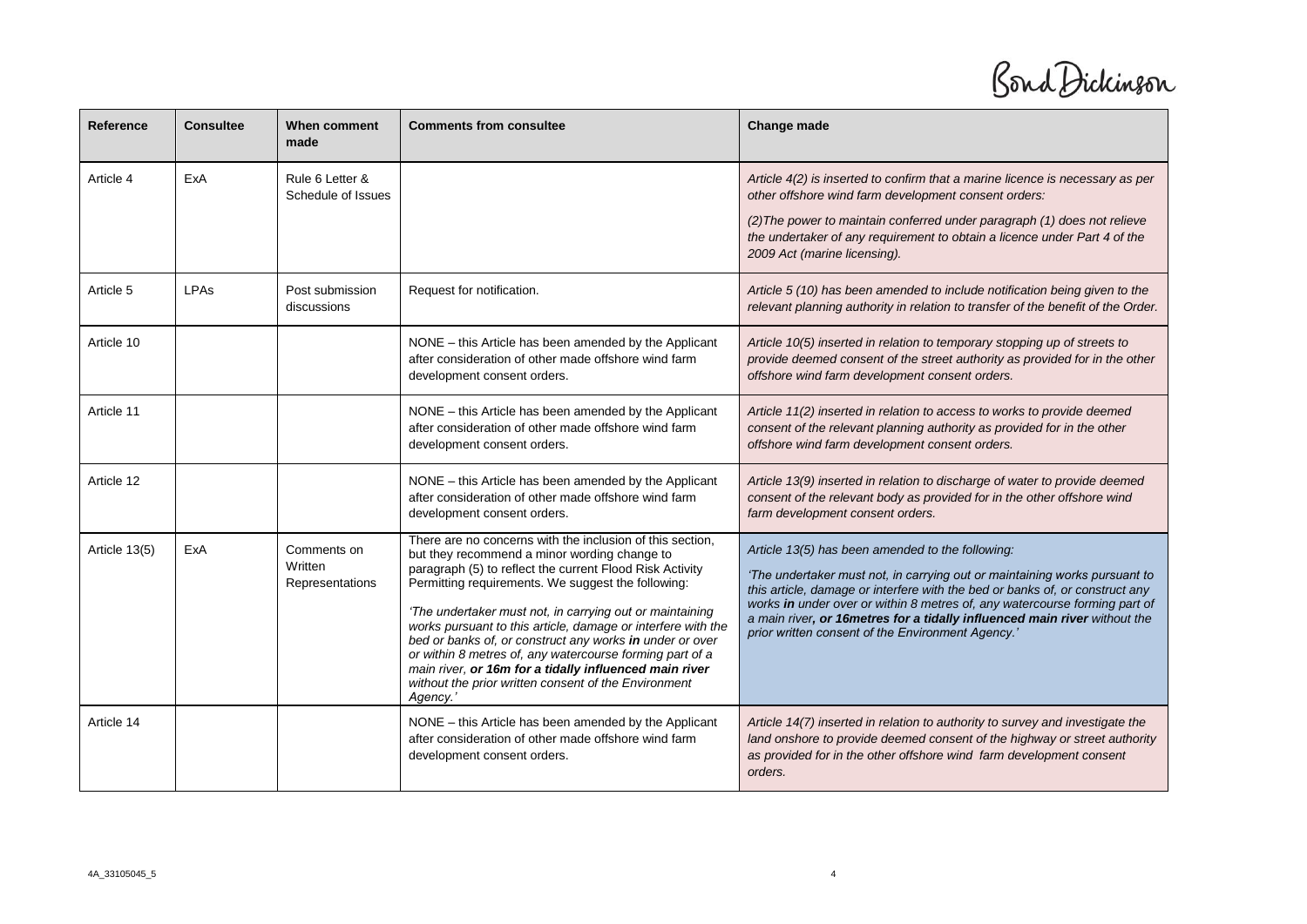Bond Dickinson

| <b>Reference</b> | <b>Consultee</b>                | When comment<br>made                  | <b>Comments from consultee</b>                                                                                                                                                                                                                                                         | Change made                                                                                                                                                                                                                                                                                                                                                                 |
|------------------|---------------------------------|---------------------------------------|----------------------------------------------------------------------------------------------------------------------------------------------------------------------------------------------------------------------------------------------------------------------------------------|-----------------------------------------------------------------------------------------------------------------------------------------------------------------------------------------------------------------------------------------------------------------------------------------------------------------------------------------------------------------------------|
| Article 18       | ExA                             | September DCO<br><b>ISH</b>           | Consider whether in line with other recent drafting practice                                                                                                                                                                                                                           | Article 18 has been amended to clarify that the private rights only cease to<br>have effect in so far as their continuance would be inconsistent with the<br>exercise of powers under Article 15 - previously the drafting referred to<br>rights under the Order being extinguished. The Article now also includes<br>reference to the imposition of restrictive covenants. |
| Article 22       |                                 |                                       | NONE - this Article has been amended by the Applicant<br>after consideration of other made offshore wind farm<br>development consent orders.                                                                                                                                           | Article 22(1) inserted to include rights to enter on and appropriate air-<br>space as provided for in the other offshore wind farm development consent<br>orders.                                                                                                                                                                                                           |
| Article 23       | ExA                             | September DCO<br><b>ISH</b>           | To clarify intentions for acquisition of rights and powers of<br>temporary possession                                                                                                                                                                                                  | Article 23(8)(a)is added to clarifying that new rights can be created and<br>restrictive covenants imposed under article 17, to the extent that land is<br>listed in column 1 of Schedule 5.                                                                                                                                                                                |
| Article 31       | ExA                             | Rule 6 Letter &<br>Schedule of Issues | It is necessary to clarify whether powers are sought in<br>relation to all hedgerows within the Order Limits, and if so<br>to identify all hedgerows.                                                                                                                                  | Addition of reference to Schedule 9, Part 1 (removal of hedgerows) and to<br>Part 2.                                                                                                                                                                                                                                                                                        |
| Article 32       |                                 |                                       | NONE – this follows the decision to undertake a single<br>cable laying operation.                                                                                                                                                                                                      | Removal of the outline temporary works reinstatement plan as a Certified<br><b>Document</b>                                                                                                                                                                                                                                                                                 |
|                  | Applicant                       |                                       | As a consequence of submission of the Site Integrity Plan                                                                                                                                                                                                                              | Inclusion of the In principle East Anglia Three Project Southern North Sea<br>pSAC Site Integrity Plan,                                                                                                                                                                                                                                                                     |
| Article 34       | ExA                             | Rule 6 Letter &<br>Schedule of Issues |                                                                                                                                                                                                                                                                                        | Correction of cross-referencing.                                                                                                                                                                                                                                                                                                                                            |
| Article 39       |                                 |                                       | NONE – this Article has been amended by the Applicant<br>for the reasons set out in the Schedule of Issues<br>(Applicant's Response), namely that whilst it is considered<br>possible to amend the East Anglia ONE Order, it is not<br>considered necessary to do so in this instance. | Deletion of Article 39, variation to the East Anglia ONE Order                                                                                                                                                                                                                                                                                                              |
|                  | Schedule 1 (Authorised project) |                                       |                                                                                                                                                                                                                                                                                        |                                                                                                                                                                                                                                                                                                                                                                             |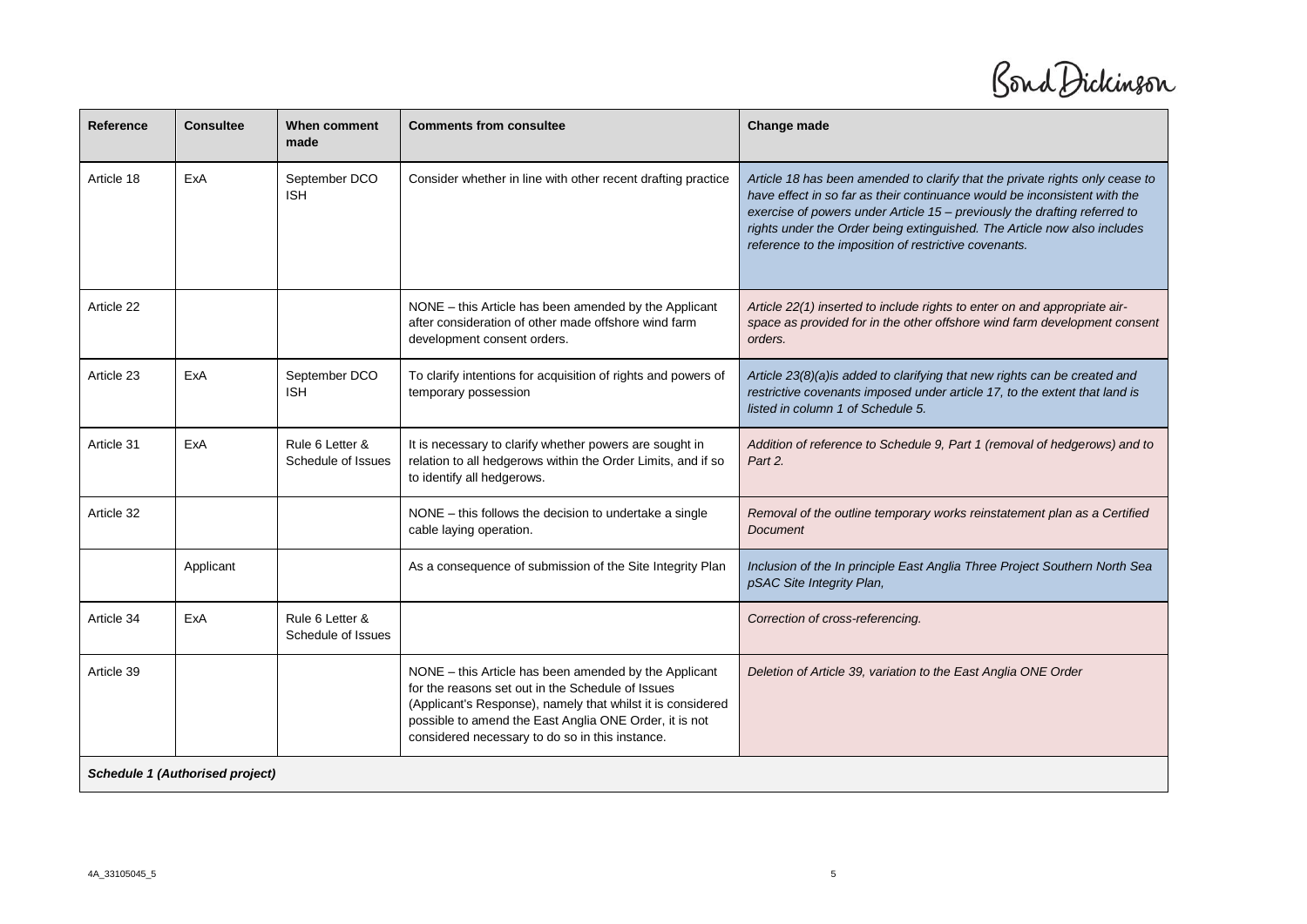Bond Dickinson

| Reference        | <b>Consultee</b>                  | When comment<br>made                  | <b>Comments from consultee</b>                                                                                                                                                                                                                                                                                                                                                                                                                                                                                                                                                                                                                                                                                                                                                                                                                                                                                                                                                                                                                                                                                                                                                                                                                                                                                                                                                                                                                                                                   | Change made                                                                                                                                                                                                                                      |  |  |  |
|------------------|-----------------------------------|---------------------------------------|--------------------------------------------------------------------------------------------------------------------------------------------------------------------------------------------------------------------------------------------------------------------------------------------------------------------------------------------------------------------------------------------------------------------------------------------------------------------------------------------------------------------------------------------------------------------------------------------------------------------------------------------------------------------------------------------------------------------------------------------------------------------------------------------------------------------------------------------------------------------------------------------------------------------------------------------------------------------------------------------------------------------------------------------------------------------------------------------------------------------------------------------------------------------------------------------------------------------------------------------------------------------------------------------------------------------------------------------------------------------------------------------------------------------------------------------------------------------------------------------------|--------------------------------------------------------------------------------------------------------------------------------------------------------------------------------------------------------------------------------------------------|--|--|--|
| Work No. 65      | LPAs                              | Post submission<br>discussions        | Follows discussions between relevant LPAs and the<br>Applicant in relation to additional landscaping mitigation.                                                                                                                                                                                                                                                                                                                                                                                                                                                                                                                                                                                                                                                                                                                                                                                                                                                                                                                                                                                                                                                                                                                                                                                                                                                                                                                                                                                 | Inclusion of "and landscaping works including planting".                                                                                                                                                                                         |  |  |  |
|                  | Schedule 1, Part 2 (Requirements) |                                       |                                                                                                                                                                                                                                                                                                                                                                                                                                                                                                                                                                                                                                                                                                                                                                                                                                                                                                                                                                                                                                                                                                                                                                                                                                                                                                                                                                                                                                                                                                  |                                                                                                                                                                                                                                                  |  |  |  |
| Requirement<br>2 | ExA                               | Rule 6 Letter &<br>Schedule of Issues | <b>Requirement 2</b><br>References in the ES, the explanatory memorandum and<br>the Order to the height of turbines or their components<br>above sea level do not refer to the same terms.<br>Requirement 2 uses lowest astronomical tide (LAT) and<br>mean high water springs (MHWS) as references for<br>turbine height, generator shaft or hub height and blade<br>separation from sea level respectively. It sets the<br>maximum hub height at 150.6m above LAT. MHWS is<br>used as the reference point for minimum blade separation<br>from sea level. Article 2(1) defines, and the explanatory<br>memorandum additionally refers to, mean low water<br>springs (MLWS), although this term is not used in the<br>requirement. The explanatory memorandum describes<br>150.6m from LAT as being equivalent to 150m from<br>MLWS 'as assessed in the ES'. However, the ES<br>describes turbine height above sea level with reference to<br>a third measure - mean sea level (MSL). MSL is not<br>defined in Article 2(1) or employed in this requirement. Nor<br>does the ES show or reference MLWS.<br>Due to the inconsistent use of these terms between these<br>documents, it is not clear that the proposed design<br>parameters accurately reflect and secure the worst case<br>scenario assessed in the ES. The applicant and MMO are<br>invited to comment on the need for amendments to the<br>requirement to ensure that development is delivered within<br>the Rochdale envelope. | The use of differing technical terminology reflects the choice of different<br>organisations that the Applicant has interacted with in drafting the<br>requirements.<br>The use of "WTG" has been deleted in favour of "wind turbine generator". |  |  |  |
|                  | Applicant                         |                                       |                                                                                                                                                                                                                                                                                                                                                                                                                                                                                                                                                                                                                                                                                                                                                                                                                                                                                                                                                                                                                                                                                                                                                                                                                                                                                                                                                                                                                                                                                                  | Correction of typographical error.                                                                                                                                                                                                               |  |  |  |
| Requirement<br>3 | ExA                               | Rule 6 Letter &<br>Schedule of Issues | Requirement 3<br>Should requirement 3(1) limit the total number of                                                                                                                                                                                                                                                                                                                                                                                                                                                                                                                                                                                                                                                                                                                                                                                                                                                                                                                                                                                                                                                                                                                                                                                                                                                                                                                                                                                                                               | This amendment has been made. See the Applicant's Response to the<br>Schedule of Issues.                                                                                                                                                         |  |  |  |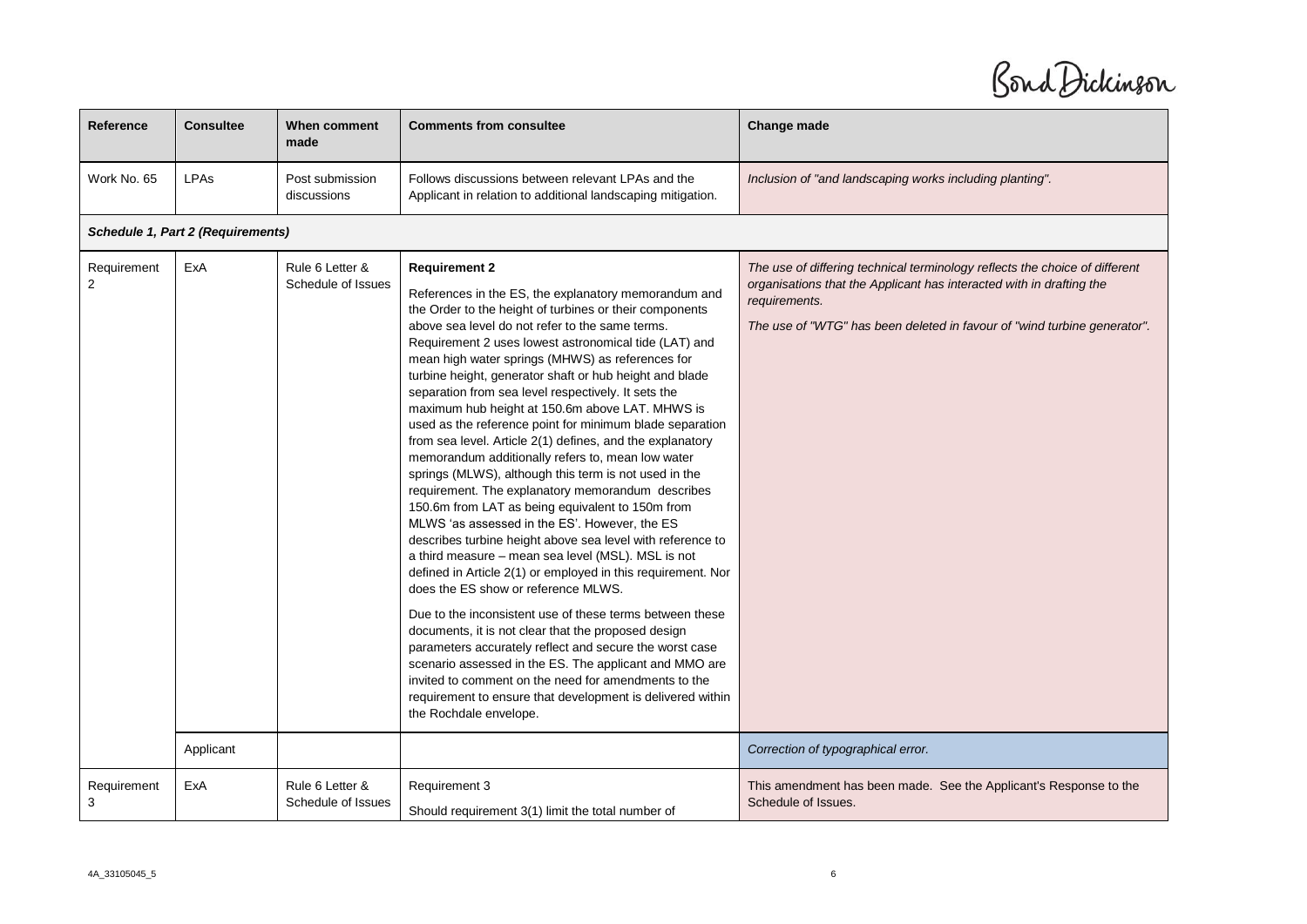Bond Dickinson

| Reference         | <b>Consultee</b> | When comment<br>made                                                          | <b>Comments from consultee</b>                                                                                                                                                                                                                                                                                                                                                                                                                                                                                                                                                                                                                                               | Change made                                                                                                                                                                                                                                                             |
|-------------------|------------------|-------------------------------------------------------------------------------|------------------------------------------------------------------------------------------------------------------------------------------------------------------------------------------------------------------------------------------------------------------------------------------------------------------------------------------------------------------------------------------------------------------------------------------------------------------------------------------------------------------------------------------------------------------------------------------------------------------------------------------------------------------------------|-------------------------------------------------------------------------------------------------------------------------------------------------------------------------------------------------------------------------------------------------------------------------|
|                   |                  |                                                                               | meteorological masts to two?                                                                                                                                                                                                                                                                                                                                                                                                                                                                                                                                                                                                                                                 |                                                                                                                                                                                                                                                                         |
| Requirement<br>8  | ExA              | Rule 6 Letter &<br>Schedule of Issues                                         | Requirement 8<br>Should "an" in both requirement 8(1) and 8(2) be changed<br>to "the" because there can only be one accommodation<br>platform?                                                                                                                                                                                                                                                                                                                                                                                                                                                                                                                               | This has been amended to "any". See the Applicant's Response to the<br>Schedule of Issues.                                                                                                                                                                              |
| Requirement<br>9  | ExA              | <b>First Written</b><br>Questions<br>(Applicant's<br>Response)<br>Deadline II | In ES Chapter 5 [APP-113] Table 5.18, the total estimated<br>scour protection required for East Anglia THREE Offshore<br>Wind Farm is given as 2,673,260m2. However,<br>Requirement 9 of Schedule 1 Part 3 of the draft DCO<br>[APP-025] states that the total amount of scour protection<br>must not exceed 2,6726km2. Can the Applicant explain<br>the apparent discrepancy and confirm that the worst case<br>scenario has been considered in the ES?                                                                                                                                                                                                                     | This is a typographical error and has been amended to 2,673,260 m <sup>2</sup> to<br>align with Chapter 5. The correct value has been assessed as the worst<br>case within the ES.                                                                                      |
| Requirement<br>11 |                  |                                                                               | NONE – this follows the decision to undertake a single<br>cable laying operation.                                                                                                                                                                                                                                                                                                                                                                                                                                                                                                                                                                                            | Work No. 67 cannot commence until a scheme setting out whether it is to<br>be carried out in a single phase or two phases has been approved by the<br>relevant planning authority.                                                                                      |
|                   | <b>LPAs</b>      | Post submission<br>discussions                                                | Notification of commencement of second onshore phase<br>requested by LPAs.                                                                                                                                                                                                                                                                                                                                                                                                                                                                                                                                                                                                   | If Work No. 67 is to be carried out in two onshore phases then 14 days<br>prior notice of onshore commencement for the second phase must be<br>given to the relevant planning authority                                                                                 |
| Requirement<br>12 | ExA              | Rule 6 Letter &<br>Schedule of Issues<br>/ in discussion                      | With reference to requirement 12(8)(a) it should be noted<br>that the EA1 Offshore Wind Farm (Corrections and<br>Amendments) Order 2016 amended the equivalent<br>requirement 10(10)(a) in the made EA1 Order to delete a<br>reference to the 'number, location, scale and appearance'<br>of kiosks to be located in the onshore cable corridor and to<br>replace this with a reference to 'details of the scale and<br>appearance' of the kiosks. Can the applicant please<br>explain the rationale for this change and whether it is<br>sought here? Relevant local planning authorities' views on<br>the need to approve the number and location of kiosks are<br>sought. | Existing ground level now means 54 and not 57 metres above ordnance<br>datum. See the Applicant's Response to the Schedule of Issues.<br>Change has been made in relation to kiosks as per the EA ONE Order.<br>See the Applicant's Response to the Schedule of Issues. |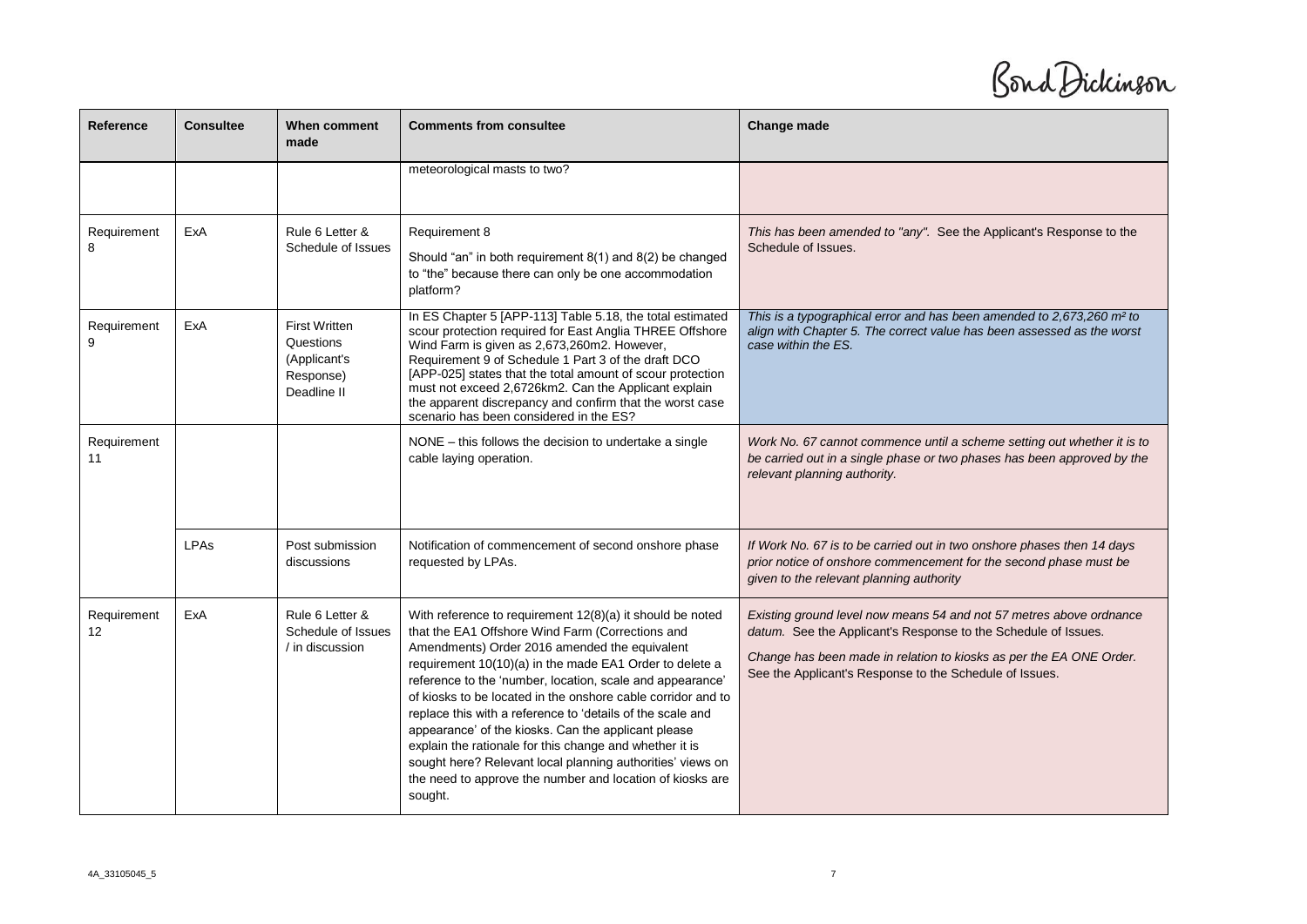Bond Dickinson

| Reference         | <b>Consultee</b> | When comment<br>made                                                                     | <b>Comments from consultee</b>                                                                                                                                                                                                                                                                                                                                                                                                   | Change made                                                                                                                                                                                                                 |
|-------------------|------------------|------------------------------------------------------------------------------------------|----------------------------------------------------------------------------------------------------------------------------------------------------------------------------------------------------------------------------------------------------------------------------------------------------------------------------------------------------------------------------------------------------------------------------------|-----------------------------------------------------------------------------------------------------------------------------------------------------------------------------------------------------------------------------|
|                   |                  |                                                                                          |                                                                                                                                                                                                                                                                                                                                                                                                                                  |                                                                                                                                                                                                                             |
|                   |                  |                                                                                          | NONE - Requirement 12(10) amended following the<br>decision to undertake a single cable laying operation.                                                                                                                                                                                                                                                                                                                        | Requirement 12(10) is amended to confirm that if Work No. 67 is to be<br>carried out in two onshore phases each must comprise no more than one<br>onshore substation and "two circuits and two transition bays" is deleted. |
|                   | <b>LPAs</b>      | Post submission<br>discussions                                                           | Requirement 12(11) and 12(12) requested by LPAs.                                                                                                                                                                                                                                                                                                                                                                                 | Requirement 12(11) is added meaning that the footprint of each jointing<br>bay compound must not exceed 3,740 m2.                                                                                                           |
|                   | SCC/LPAs         | Applicant<br>Comments on<br>Relevant<br>Representations<br>(Deadline II)/<br>SoCG        | There is no provision to control the extent of haul road<br>built as part of the East Anglia THREE project, which has<br>been assessed as 18.05km (Document 6.1, paragraph<br>368). Note that the Design and Access Statement<br>(Document 8.3) refers to 17.8Km (paragraph 70)                                                                                                                                                  | Requirement 12(12) is added meaning that the total length of the haul road<br>must not exceed 18.05km.                                                                                                                      |
|                   | ExA              | September DCO<br><b>ISH</b>                                                              | Drafting conventions                                                                                                                                                                                                                                                                                                                                                                                                             | Amendment of "may" to "must".                                                                                                                                                                                               |
| Requirement<br>13 | ExA              | September DCO<br><b>ISH</b>                                                              | To secure ongoing inspection and maintenance of works<br>at landfall                                                                                                                                                                                                                                                                                                                                                             | Landfall method statement to now include proposals for ongoing inspection<br>and maintenance of works during operation of the authorised development.                                                                       |
| Requirement<br>14 | <b>LPAs</b>      | Post submission<br>discussions                                                           | Ensure that the landscaping requirement applies to the<br>cable corridor as well as at the substation.                                                                                                                                                                                                                                                                                                                           | Addition of "no stage of connection works" and deletion of "forming part of<br>Works Nos 64, 68 and/or 69 may commence until for "that stage" a written<br>landscaping management scheme has been submitted.                |
|                   | SCC/LPAs         | Applicant<br>Comments on<br>Relevant<br>Representations<br>(Deadline II)/<br><b>SOCG</b> | This requirement suggests that landscaping management<br>schemes are only relevant to the substation works,<br>whereas they are also relevant to all the cable corridor<br>works. The DCO provides for the land to be reinstated<br>post-construction so it is important that this is in<br>accordance with a set of landscaping plans that cover all<br>the works.<br>This requirement should therefore mirror that in the East | To 14(2)(I)Maintenance of landscaping, including irrigation arrangements<br>in relation to Work No. 65 is now added.                                                                                                        |
|                   |                  |                                                                                          | Anglia ONE Order and as currently written does not reflect<br>the provisions of the Outline Landscape and Ecological<br>Management Plan (Document 8.6).                                                                                                                                                                                                                                                                          |                                                                                                                                                                                                                             |
|                   | ExA              | September DCO                                                                            | To secure provisions for soil management                                                                                                                                                                                                                                                                                                                                                                                         | Landscape management scheme to now include soil retention, handling<br>and protection.                                                                                                                                      |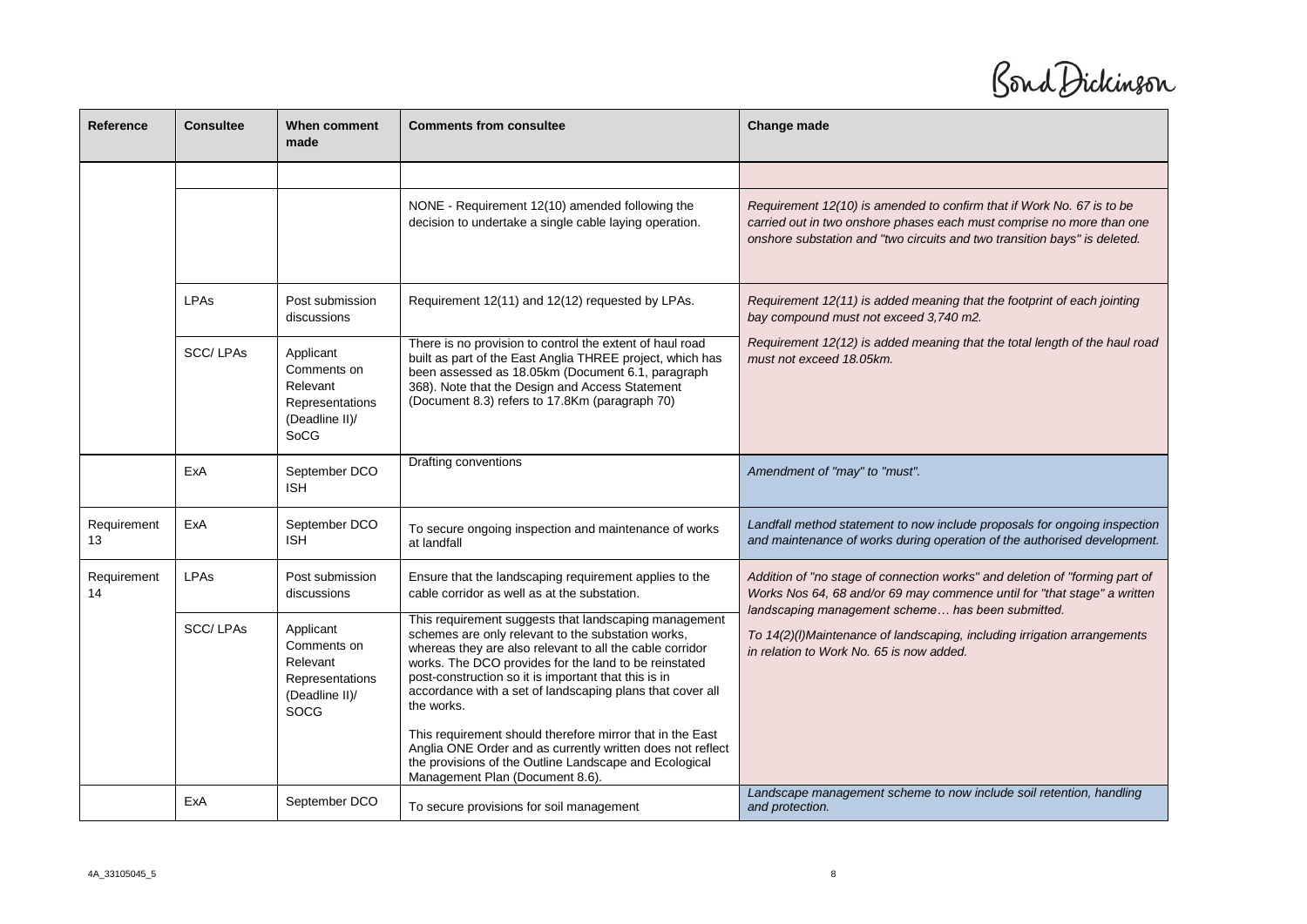Bond Dickinson

| Reference         | <b>Consultee</b>                   | When comment<br>made                                                                             | <b>Comments from consultee</b>                                                                                                                                                                                                                                                                                                                                                                                                                                                                                                                                                                                                                           | Change made                                                                                                                                                                                                                                                                                                                                                                                                                                                                                                                              |
|-------------------|------------------------------------|--------------------------------------------------------------------------------------------------|----------------------------------------------------------------------------------------------------------------------------------------------------------------------------------------------------------------------------------------------------------------------------------------------------------------------------------------------------------------------------------------------------------------------------------------------------------------------------------------------------------------------------------------------------------------------------------------------------------------------------------------------------------|------------------------------------------------------------------------------------------------------------------------------------------------------------------------------------------------------------------------------------------------------------------------------------------------------------------------------------------------------------------------------------------------------------------------------------------------------------------------------------------------------------------------------------------|
|                   |                                    | $\overline{ISH}$                                                                                 |                                                                                                                                                                                                                                                                                                                                                                                                                                                                                                                                                                                                                                                          |                                                                                                                                                                                                                                                                                                                                                                                                                                                                                                                                          |
|                   |                                    |                                                                                                  |                                                                                                                                                                                                                                                                                                                                                                                                                                                                                                                                                                                                                                                          |                                                                                                                                                                                                                                                                                                                                                                                                                                                                                                                                          |
| Requirement<br>15 | SCC/LPAs                           | Applicant<br>Comments on<br>Relevant<br>Representations<br>(Deadline II)/<br><b>SOCG</b>         | This requirement should also mirror that for East Anglia<br>ONE. In particular 15(2) should differentiate between the<br>care and maintenance period for the cable corridor (5<br>years) and the substation (10 years).                                                                                                                                                                                                                                                                                                                                                                                                                                  | Article 15(2) amended as follows:<br>"Any tree or shrub planted as part of an approved landscaping<br>management scheme that, within a period of five years (save in relation to<br>Work Nos. 64, 65, 68 and 69, for which the relevant period is ten years)<br>after planting, is removed, dies or becomes, in the opinion of the relevant<br>planning authority, seriously damaged or diseased must be replaced in the<br>first available planting season with a specimen of the same species and<br>size as that originally planted." |
| Requirement<br>21 | ExA and<br>Natural<br>England (NE) | Rule 6 Letter &<br>Schedule of Issues<br>/ in discussion<br>Discussed with NE<br>the DCO hearing | The timing restriction does not appear to be secured in the<br>DCO. It may be that requirement 21 will deliver all of the<br>ecological aspects of the OLEMS, including the timing<br>restriction in relation to Brent geese; however, at present it<br>is not clear that this fully secures the restrictions so as to<br>avoid impacts on the geese and the SPA/Ramsar.<br>Comments are invited from the applicant and SNCBs.                                                                                                                                                                                                                           | New Article 21(3) inserted:<br>"Construction works between Ferry Road and the River Deben must be<br>carried out in accordance with the embedded mitigation relating to onshore<br>ornithology contained in Table 2 of the outline landscape and ecological<br>management strategy, which must be incorporated into the ecological<br>management plan".                                                                                                                                                                                  |
| Requirement<br>21 | <b>NE</b>                          | SoCG                                                                                             | Adequate mitigation can be secured for Schedule 1<br>breeding birds and waterbirds (including brent goose) of<br>the Deben Estuary SSSI, Ramsar and SPA through the<br>implementation of the proposals in the Outline Landscape<br>and Ecological Management Strategy (OLEMS). This will<br>be secured via the DCO.<br>Requirement 21 of the draft DCO will be amended to<br>include a signpost to this particular element of the OLEMS<br>It is agreed by both parties that the OLEMS provide<br>adequate mitigation for Schedule 1 breeding birds and<br>waterbirds of the Deben Estuary. The draft DCO will be<br>amended to secure this restriction. | Requirement 21(3) inserted:<br>"Construction works between Ferry Road and the River Deben must be<br>carried out in accordance with the embedded mitigation relating to onshore<br>ornithology contained in Table 2 of the outline landscape and ecological<br>management strategy, which must be incorporated into the ecological<br>management plan."                                                                                                                                                                                  |
| Requirement<br>22 | <b>LPAs</b>                        | SoCG                                                                                             | There is some duplication between this requirement and<br>others, for example 22 2(a) replicates 18(1) and 22 2(d)<br>replicates 24 (1). It might be argued that 23 (1) and (2) sit<br>better under Requirement 22 as the matters it seeks to<br>control are construction effects.                                                                                                                                                                                                                                                                                                                                                                       | EATL are considering whether amendments can be made to the<br>Requirements to avoid duplication.                                                                                                                                                                                                                                                                                                                                                                                                                                         |
| Requirement<br>30 |                                    |                                                                                                  | NONE - This follows the decision to undertake a single<br>cable laying operation, whilst retaining the option to phase                                                                                                                                                                                                                                                                                                                                                                                                                                                                                                                                   | Addition to Article 30 to provide that if approved by the relevant local<br>planning authority Work No. 65 may be retained between any phasing of                                                                                                                                                                                                                                                                                                                                                                                        |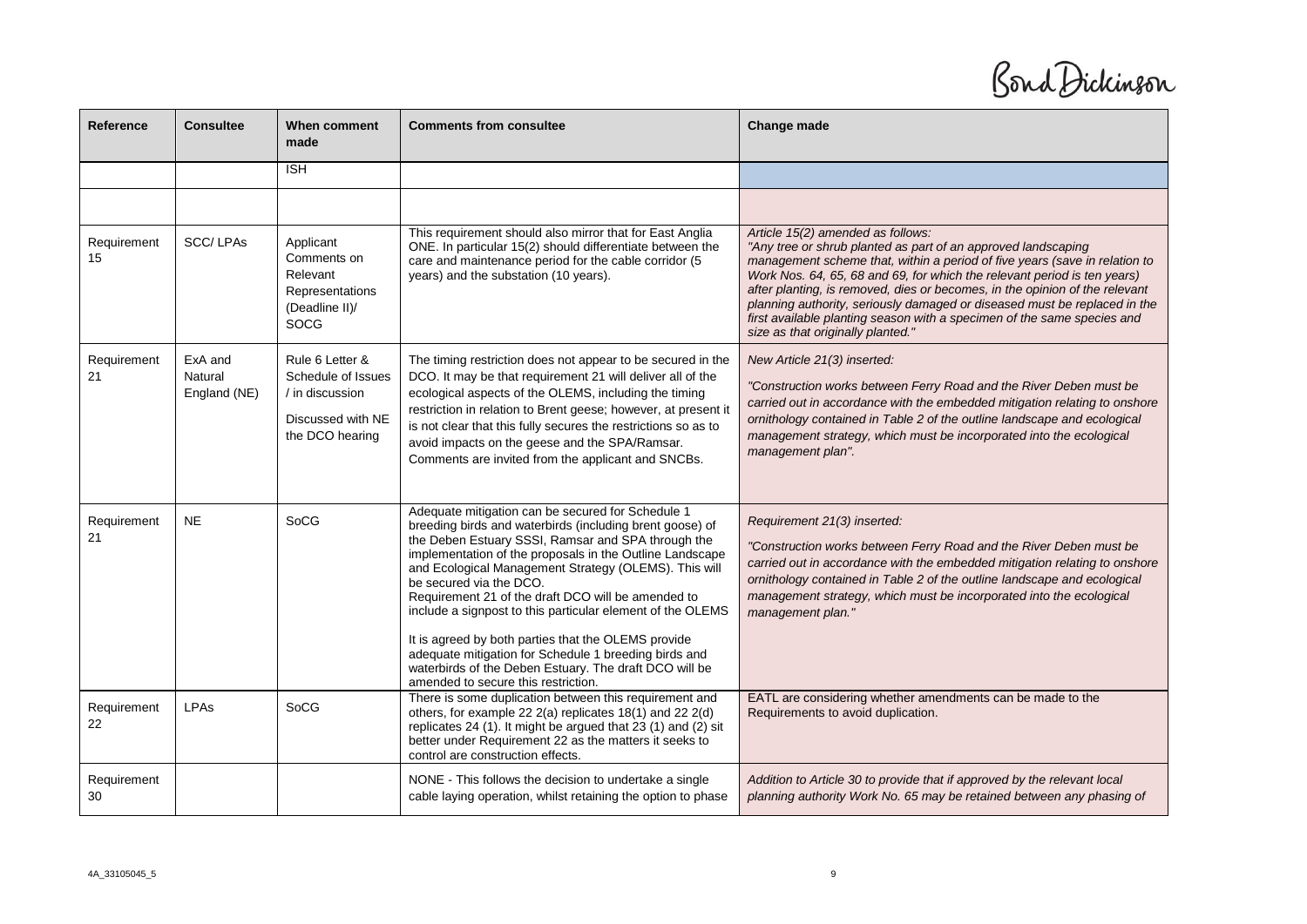Bond Dickinson

| <b>Reference</b>  | <b>Consultee</b> | <b>When comment</b><br>made | <b>Comments from consultee</b>                                                                                                                                                                                                                                        | Change made                                                                                                                                                                                                                                                                                                                                                                                                                                                                                                                                                                                                                                                                                                                                                                                                                                                                                                                                                                                                                                                                                                                                                                                                                                                                                                                                                                                                                                     |
|-------------------|------------------|-----------------------------|-----------------------------------------------------------------------------------------------------------------------------------------------------------------------------------------------------------------------------------------------------------------------|-------------------------------------------------------------------------------------------------------------------------------------------------------------------------------------------------------------------------------------------------------------------------------------------------------------------------------------------------------------------------------------------------------------------------------------------------------------------------------------------------------------------------------------------------------------------------------------------------------------------------------------------------------------------------------------------------------------------------------------------------------------------------------------------------------------------------------------------------------------------------------------------------------------------------------------------------------------------------------------------------------------------------------------------------------------------------------------------------------------------------------------------------------------------------------------------------------------------------------------------------------------------------------------------------------------------------------------------------------------------------------------------------------------------------------------------------|
|                   |                  |                             | the substation works                                                                                                                                                                                                                                                  | construction for Work No. 67.                                                                                                                                                                                                                                                                                                                                                                                                                                                                                                                                                                                                                                                                                                                                                                                                                                                                                                                                                                                                                                                                                                                                                                                                                                                                                                                                                                                                                   |
| Requirement<br>31 | ExA              | Schedule of Issues          | This relates to "cessation of the connection works or work<br>5B and 7" but the connection works are defined as works<br>4B-66, which includes works 5B and 7. Can the applicant<br>please explain the difference and propose any necessary<br>revisions to drafting? | The drafting is revised to delete "or of Work No. 5B and Work No. 7,"                                                                                                                                                                                                                                                                                                                                                                                                                                                                                                                                                                                                                                                                                                                                                                                                                                                                                                                                                                                                                                                                                                                                                                                                                                                                                                                                                                           |
| Requirement<br>32 | ExA              | Schedule of Issues          | Missing requirements or plans<br>Should there be a requirement to provide for the provision<br>of aviation lighting to meet CAA requirements and the<br>maximum illumination provided by this and by other<br>offshore lighting?                                      | The previous requirement 32 (dealing with decommissioning of ducts) has<br>been deleted as this will now be dealt with through the transfer provisions<br>of the East Anglia ONE Order.<br>A new requirement for aviation lighting has been incorporated:<br>32(1) The undertaker must exhibit such lights, with such shape, colour and<br>character as are required in writing by Air Navigation Order 2009(x) and<br>determined necessary for aviation safety in consultation with the Defence<br>Infrastructure Organisation Safeguarding and as directed by the CAA.<br>(2) The undertaker must notify the Defence Infrastructure Organisation, at<br>least 14 days prior to the commencement of the authorised development,<br>in writing of the following information<br>(a) the date of the commencement of construction of the authorised<br>development;<br>(b) the date any wind turbine generators are brought into use;<br>(c) the maximum height of any construction equipment to be used;<br>(d) the maximum heights of any wind turbine generator, mast and platform<br>to be constructed:<br>(e) the latitude and longitude of each wind turbine generator, mast and<br>platform to be constructed,<br>and the Defence Infrastructure Organisation Safeguarding must be notified<br>of any changes to the information supplied under this paragraph and of the<br>completion of the construction of the authorised development. |
| Requirement<br>33 | ExA              | Schedule of Issues          |                                                                                                                                                                                                                                                                       | Replacement of wording "confirms in writing that he is satisfied" with<br>"confirms satisfaction in writing"                                                                                                                                                                                                                                                                                                                                                                                                                                                                                                                                                                                                                                                                                                                                                                                                                                                                                                                                                                                                                                                                                                                                                                                                                                                                                                                                    |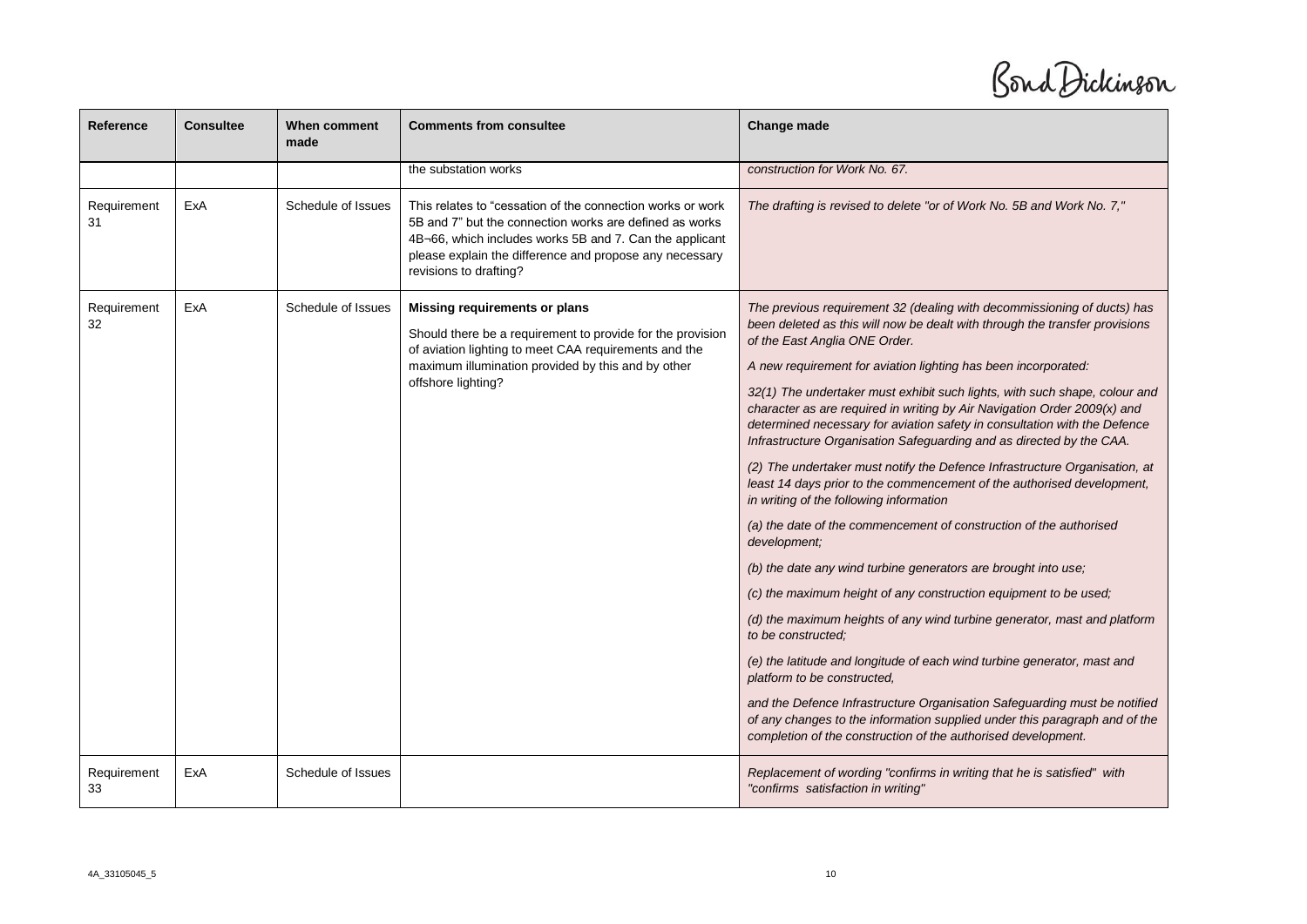Bond Dickinson

| Reference         | <b>Consultee</b> | When comment<br>made                  | <b>Comments from consultee</b>                                                                                                                                                                                                                                                                                                                                                                                                                                                                                                                                                                                              | Change made                                                                                                                                                                                                                                                                                                                                                                                                                                                                                                                                                                                                                                                                                                                                                                                                                                                                                                                                                                                                                                                                                                                                                                                                                                                                                                                       |
|-------------------|------------------|---------------------------------------|-----------------------------------------------------------------------------------------------------------------------------------------------------------------------------------------------------------------------------------------------------------------------------------------------------------------------------------------------------------------------------------------------------------------------------------------------------------------------------------------------------------------------------------------------------------------------------------------------------------------------------|-----------------------------------------------------------------------------------------------------------------------------------------------------------------------------------------------------------------------------------------------------------------------------------------------------------------------------------------------------------------------------------------------------------------------------------------------------------------------------------------------------------------------------------------------------------------------------------------------------------------------------------------------------------------------------------------------------------------------------------------------------------------------------------------------------------------------------------------------------------------------------------------------------------------------------------------------------------------------------------------------------------------------------------------------------------------------------------------------------------------------------------------------------------------------------------------------------------------------------------------------------------------------------------------------------------------------------------|
| Requirement<br>36 |                  |                                       | NONE - This follows the decision to undertake a single<br>cable laying operation, whilst retaining the option to phase<br>the substation works.<br>The previous article dealing with retention of temporary<br>works between phases of onshore connection works has<br>been deleted, because this will now be limited to the lay<br>down area at the substation.<br>A new article has been inserted to cover matters to be<br>addressed by East Anglia THREE in the event that EA<br>ONE temporary works are retained (under Requirement<br>28 of the EA ONE Order) and are proposed to be re-used<br>by East Anglia THREE. | Article 36 Reuse of temporary works is now worded as follows:<br>36.-(1) In the event that any temporary works which have been<br>constructed pursuant to the East Anglia ONE Order are proposed to be<br>reused by the undertaker in connection with the authorised project, such<br>reuse may not commence until a scheme which accords with paragraph<br>(2) has been submitted to and approved by the relevant planning authority.<br>(2) The scheme to be submitted for approval under paragraph (1) must<br>include:<br>(a) details of the temporary works to be reused which must accord with the<br>parameters for temporary works contained at requirement 12;<br>(b) a timetable and details for the removal of such part of the temporary<br>works which do not accord with the parameters for temporary works<br>contained at requirement 12;<br>(c) details of any transferee to whom the temporary works have been<br>transferred pursuant to Article 5 of the East Anglia ONE Order; and<br>(d) proposals to notify the relevant planning authority of any subsequent<br>transfers pursuant to Article 5 of the East Anglia ONE Order pending<br>reinstatement of the reused temporary works in accordance with<br>requirement 28 of the East Anglia ONE Order.<br>(3) The scheme must be implemented as approved. |
|                   | <b>LPA</b>       | September DCO<br><b>ISH</b>           | Date of transfers to be notified                                                                                                                                                                                                                                                                                                                                                                                                                                                                                                                                                                                            | 36(2)(c)has been amended:<br>details of any transferee to whom the temporary works have been<br>transferred pursuant to Article 5 of the East Anglia ONE Order as well as<br>the date of such transfer;                                                                                                                                                                                                                                                                                                                                                                                                                                                                                                                                                                                                                                                                                                                                                                                                                                                                                                                                                                                                                                                                                                                           |
| General           | ExA              | Rule 6 Letter &<br>Schedule of Issues | From the commencement of this schedule [3], page<br>numbering in the draft Order appears to be incorrect. The<br>applicant is requested to review and correct the pagination<br>in the reminder of the Order.                                                                                                                                                                                                                                                                                                                                                                                                               | Drafting has been reviewed accordingly.                                                                                                                                                                                                                                                                                                                                                                                                                                                                                                                                                                                                                                                                                                                                                                                                                                                                                                                                                                                                                                                                                                                                                                                                                                                                                           |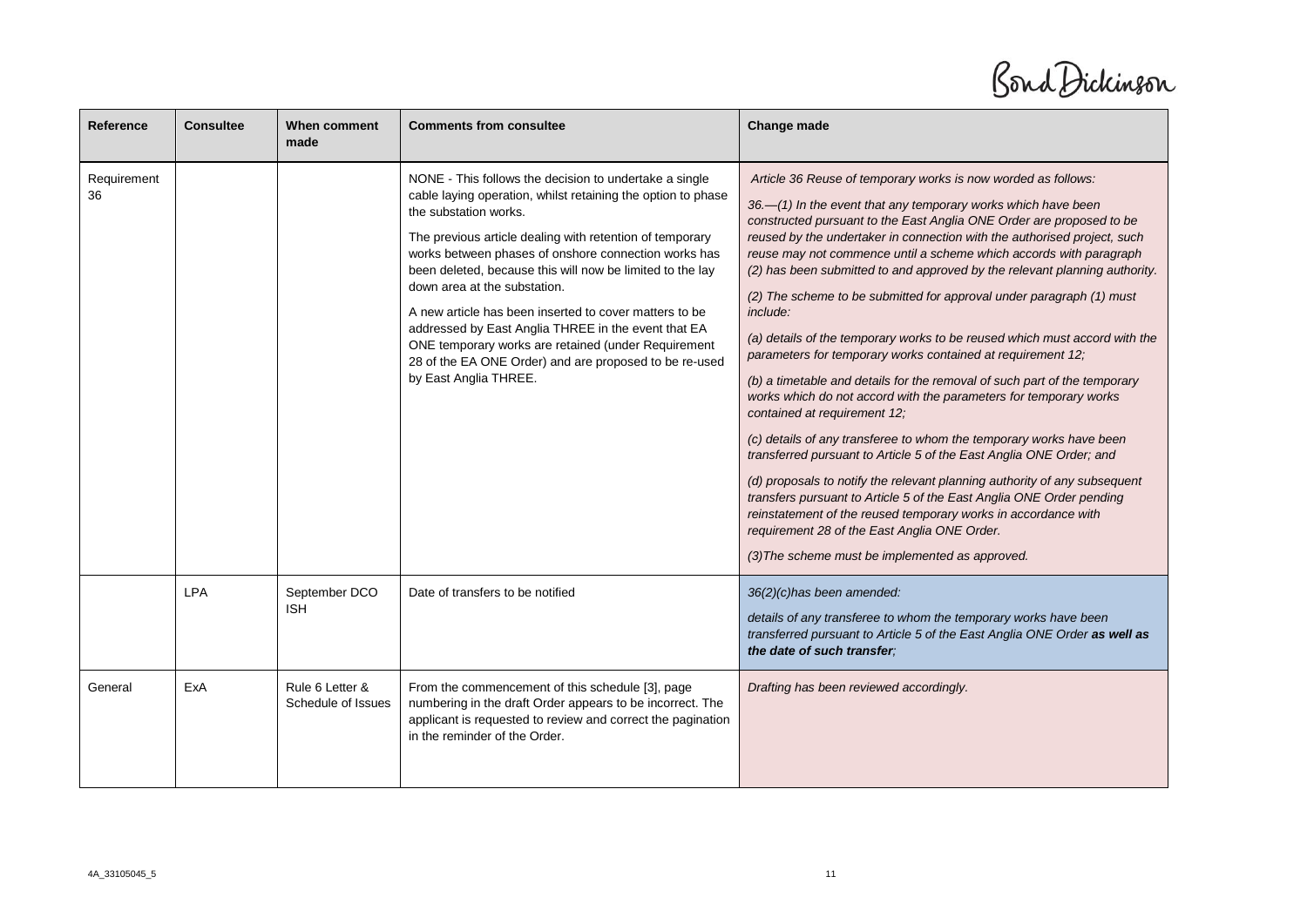Bond Dickinson

| Reference  | <b>Consultee</b> | When comment<br>made                  | <b>Comments from consultee</b>                                                                                                                             | Change made                                                                                                                                                     |
|------------|------------------|---------------------------------------|------------------------------------------------------------------------------------------------------------------------------------------------------------|-----------------------------------------------------------------------------------------------------------------------------------------------------------------|
| Schedule 5 | ExA              | Rule 6 Letter &<br>Schedule of Issues | Amend drafting in line with modern conventions.                                                                                                            | Drafting has been reviewed accordingly.                                                                                                                         |
| Schedule 6 | ExA              | Schedule of Issues                    | The paragraph numbering in this schedule appears to be<br>incorrect (it starts at paragraph 37). The applicant is<br>requested to review and correct this. | Drafting has been reviewed accordingly.                                                                                                                         |
|            | ExA              | September DCO<br><b>ISH</b>           | Not used plots to be removed.                                                                                                                              | Land over which temporary possession may be taken corrected to include<br>plots 207-209, 211 and exclude 242 and 282, 70-73,<br>186,205,210,212,214,259 and 268 |
| Schedule 8 | ExA              | Rule 6 Letter &<br>Schedule of Issues | Amend drafting in line with modern conventions.                                                                                                            | Drafting has been reviewed accordingly.                                                                                                                         |
| Schedule 9 | ExA              | Rule 6 Letter &<br>Schedule of Issues | It is necessary to clarify whether powers are sought in<br>relation to all hedgerows within the Order Limits, and if so<br>to identify all hedgerows.      | Insertion of new Part 1 "Removal of Hedgerows"                                                                                                                  |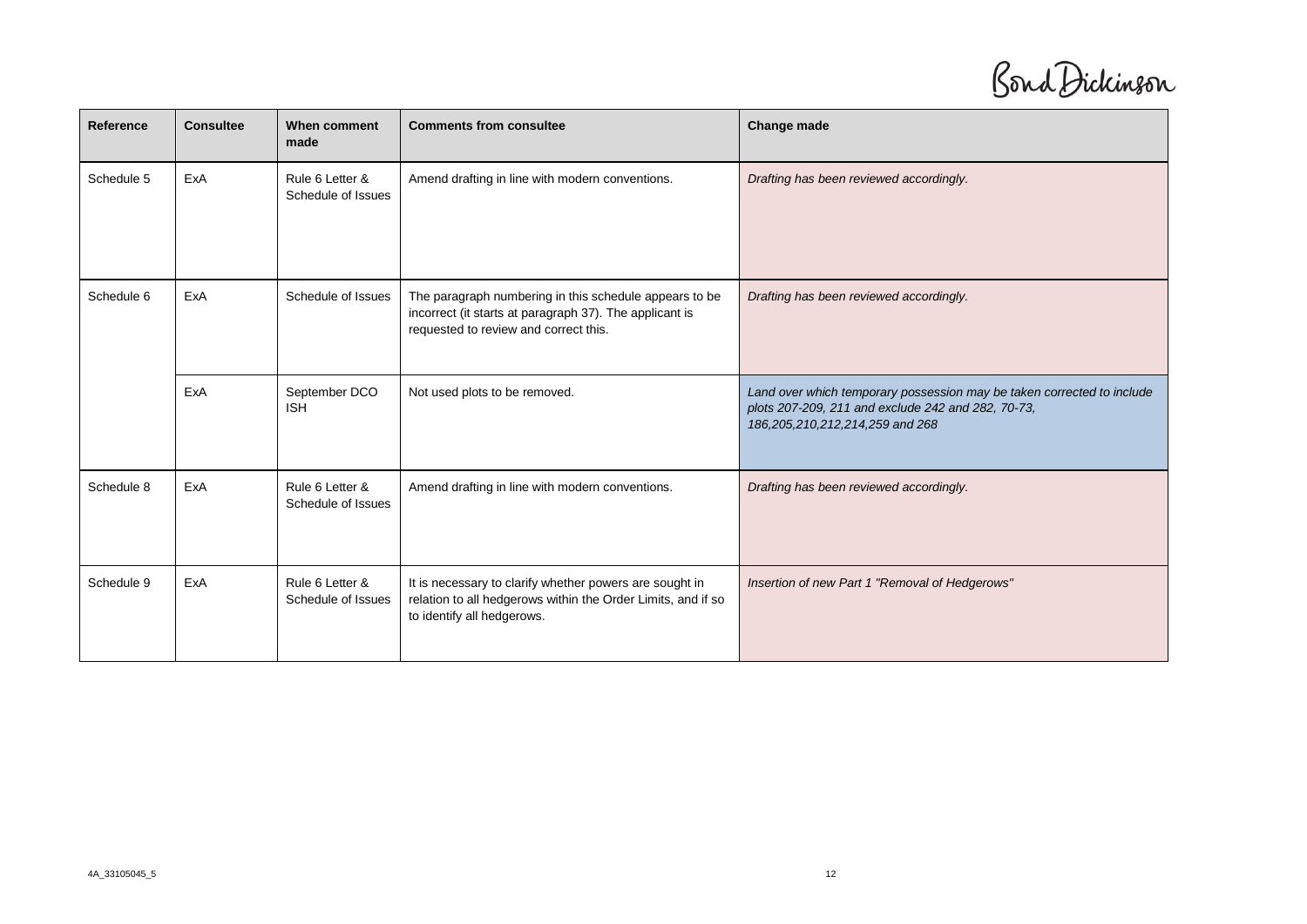Bond Dickinson

| <b>Reference</b>   | <b>Consultee</b>           | When comment<br>made                  | <b>Comments from consultee</b>                                                                                                                                                                                                                                                                                                                                                              | Change made                                                                                                                                                                                                                                                                                             |
|--------------------|----------------------------|---------------------------------------|---------------------------------------------------------------------------------------------------------------------------------------------------------------------------------------------------------------------------------------------------------------------------------------------------------------------------------------------------------------------------------------------|---------------------------------------------------------------------------------------------------------------------------------------------------------------------------------------------------------------------------------------------------------------------------------------------------------|
| <b>ALL DML</b>     | ExA                        | Rule 6 Letter &<br>Schedule of Issues | <b>Definitions</b><br>All of the DMLs refer at paragraphs 6 to 'section 106 of the<br>2004 Act'. This appears to be a reference to the Energy<br>Act 2004, but this legislation is not defined under Part 1<br>1(1) in any of the DMLs. If a reference of this nature is to<br>be used, the applicant is required to include a definition of<br>"the 2004 Act"  in PART 1 1(1) of each DML. | Insertion of Energy Act 2004 and defined term "the 2004 Act"<br>Reference to the "Marine and Coastal Access Act" is amended to "the<br>2009 Act".                                                                                                                                                       |
| All DML            | MCA, Trinity<br>House, MMO | July to Sept 2016                     | Drafting corrections and updates to navigational<br>conditions.                                                                                                                                                                                                                                                                                                                             | Definition of CAA deleted.<br>"Notice to mariners" amended to refer to issues affecting safety navigation<br>and issued by the undertaker.<br>Definition of offshore cables inserted.<br>Definition of cable armouring changed to "cable protection"<br>Maritime and Coastguard Agency details amended. |
| <b>ALL DML</b>     | ExA                        | Rule 6 Letter &<br>Schedule of Issues | Drafting corrections and updates.                                                                                                                                                                                                                                                                                                                                                           | Replacement of "shall" where not required in line with current drafting<br>practices.<br>Deletion of "WTG" and replacement with "wind turbine generator"                                                                                                                                                |
| All DML, Part<br>2 | Trinity House,<br>MMO, MCA | July to Sept 2016                     | Amendments to navigational conditions                                                                                                                                                                                                                                                                                                                                                       | Condition 7(6) is amended to refer to days rather than working days and<br>7(6) to (11) have notification deadlines amended.                                                                                                                                                                            |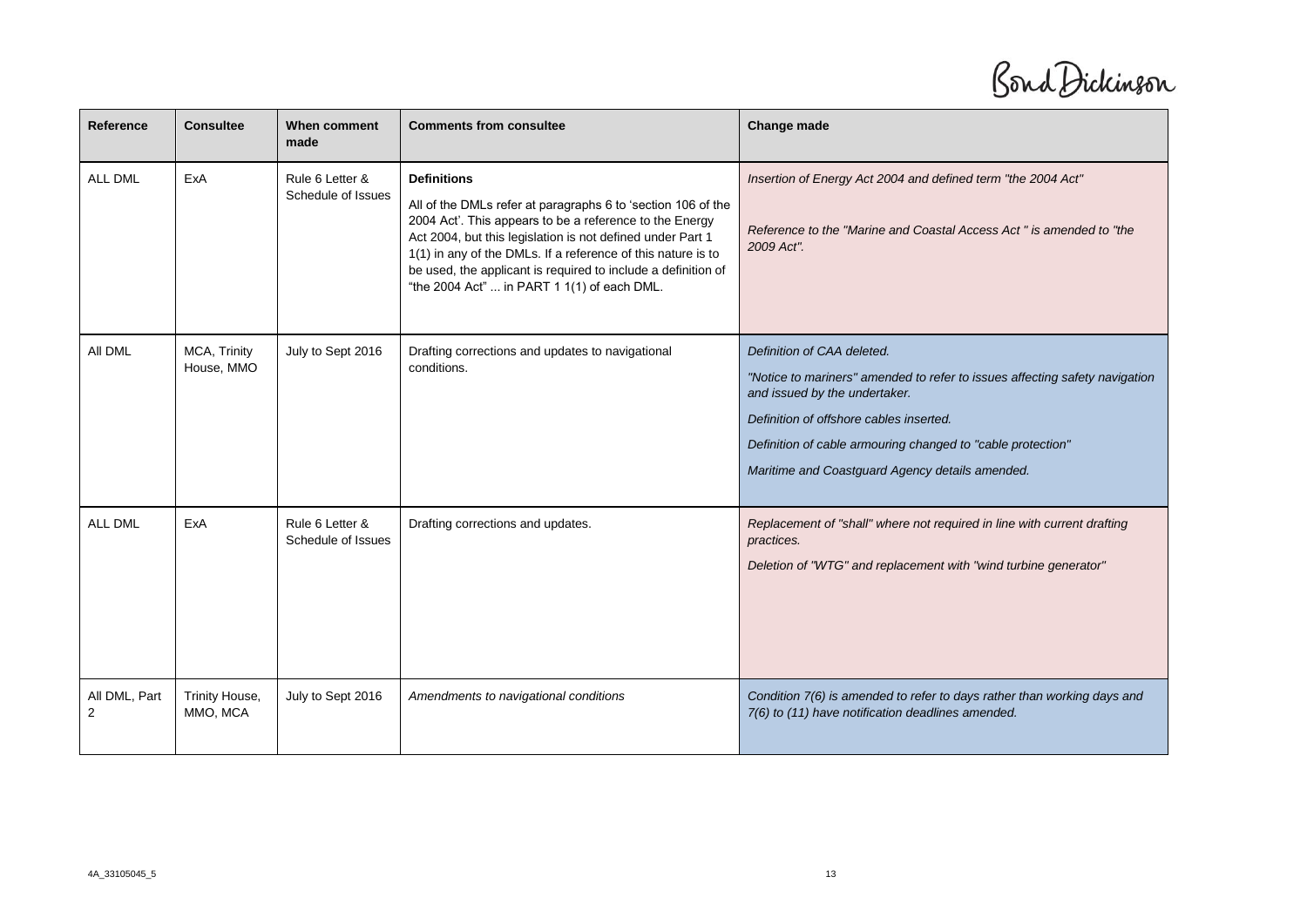Bond Dickinson

| Reference                                  | <b>Consultee</b>           | When comment<br>made                                                                                                          | <b>Comments from consultee</b>                                                                                                                                                                                                                                                                                                                                                                                                                                                                                                                                                                                                                                          | <b>Change made</b>                                                                                                                                                                                                                                                                                                                                  |
|--------------------------------------------|----------------------------|-------------------------------------------------------------------------------------------------------------------------------|-------------------------------------------------------------------------------------------------------------------------------------------------------------------------------------------------------------------------------------------------------------------------------------------------------------------------------------------------------------------------------------------------------------------------------------------------------------------------------------------------------------------------------------------------------------------------------------------------------------------------------------------------------------------------|-----------------------------------------------------------------------------------------------------------------------------------------------------------------------------------------------------------------------------------------------------------------------------------------------------------------------------------------------------|
| All DML, Part<br>2                         | Trinity House,<br>MMO, MCA | July to Sept 2016                                                                                                             | Amendments to navigational conditions                                                                                                                                                                                                                                                                                                                                                                                                                                                                                                                                                                                                                                   | Condition 8 is amended to set out requirements for provision of reports on<br>availability of aids to navigation.                                                                                                                                                                                                                                   |
| All DML, Part<br>2                         | Trinity House,<br>MMO, MCA | July to Sept 2016                                                                                                             | Condition 8 is modified to cover the period from<br>commencement of licensed activities to completion of<br>decommissioning.                                                                                                                                                                                                                                                                                                                                                                                                                                                                                                                                            | The following has been inserted:<br>"a timetable for all further site investigations, which must allow sufficient<br>opportunity to establish a full understanding of the historic environment<br>within the offshore Order Limits and the approval of any necessary<br>mitigation required as a result of the further site investigations prior to |
|                                            | <b>HE/HBMCE</b>            | Comments on<br>Written<br>Representations/<br>SoCG/                                                                           | Updated to include the following:<br>"A timetable for further site investigations which, prior to<br>commencement of licensed activities, must:<br>allow sufficient opportunity to establish a full<br>understanding of the historic environment within<br>the offshore Order Limits; and<br>allow for the approval of any necessary mitigation<br>$\bullet$<br>required as a result of the further site<br>investigations".                                                                                                                                                                                                                                            | commencement of licensed activities."                                                                                                                                                                                                                                                                                                               |
|                                            | <b>HE</b>                  | Applicant's<br>Comments on the<br>Responses of the<br>Other Parties to<br><b>First Written</b><br>Questions<br>(Deadline III) | Comments have been included as part of our Written<br>Representation, dated 26 July 2016 to Planning<br>Inspectorate, for Deadline 2. Subject to the application<br>being consented, we have also requested the inclusion<br>within the draft Development Consent Order of a condition<br>for a timetable for further site investigations. This will allow<br>sufficient opportunity to establish a full understanding of<br>the historic environment within the offshore Order Limits,<br>and allow the approval of any necessary mitigation<br>required as a result of the further site investigations, in<br>good time prior to commencement of licensed activities. |                                                                                                                                                                                                                                                                                                                                                     |
| All DML Part<br>2                          | <b>HE/HBMCE</b>            | Comments on<br>Written<br>Representations/<br>SoCG                                                                            | Change the Historic England telephone number to: 01483<br>252059.                                                                                                                                                                                                                                                                                                                                                                                                                                                                                                                                                                                                       | Change the Historic England telephone number to: 01483 252059.                                                                                                                                                                                                                                                                                      |
| All DML Part<br>2, paragraph<br>$13(h)$ ii | <b>HE/HBMCE</b>            | Comments on<br>Written<br>Representations/<br>SoCG                                                                            | Amended to the following:<br>"A methodology for any further site investigation including<br>any specifications for geophysical, geotechnical and diver<br>or remotely operated vehicle investigations"                                                                                                                                                                                                                                                                                                                                                                                                                                                                  | Amended to the following:<br>"A methodology for any further site investigation including any<br>specifications for geophysical, geotechnical and diver or remotely operated<br>vehicle investigations"                                                                                                                                              |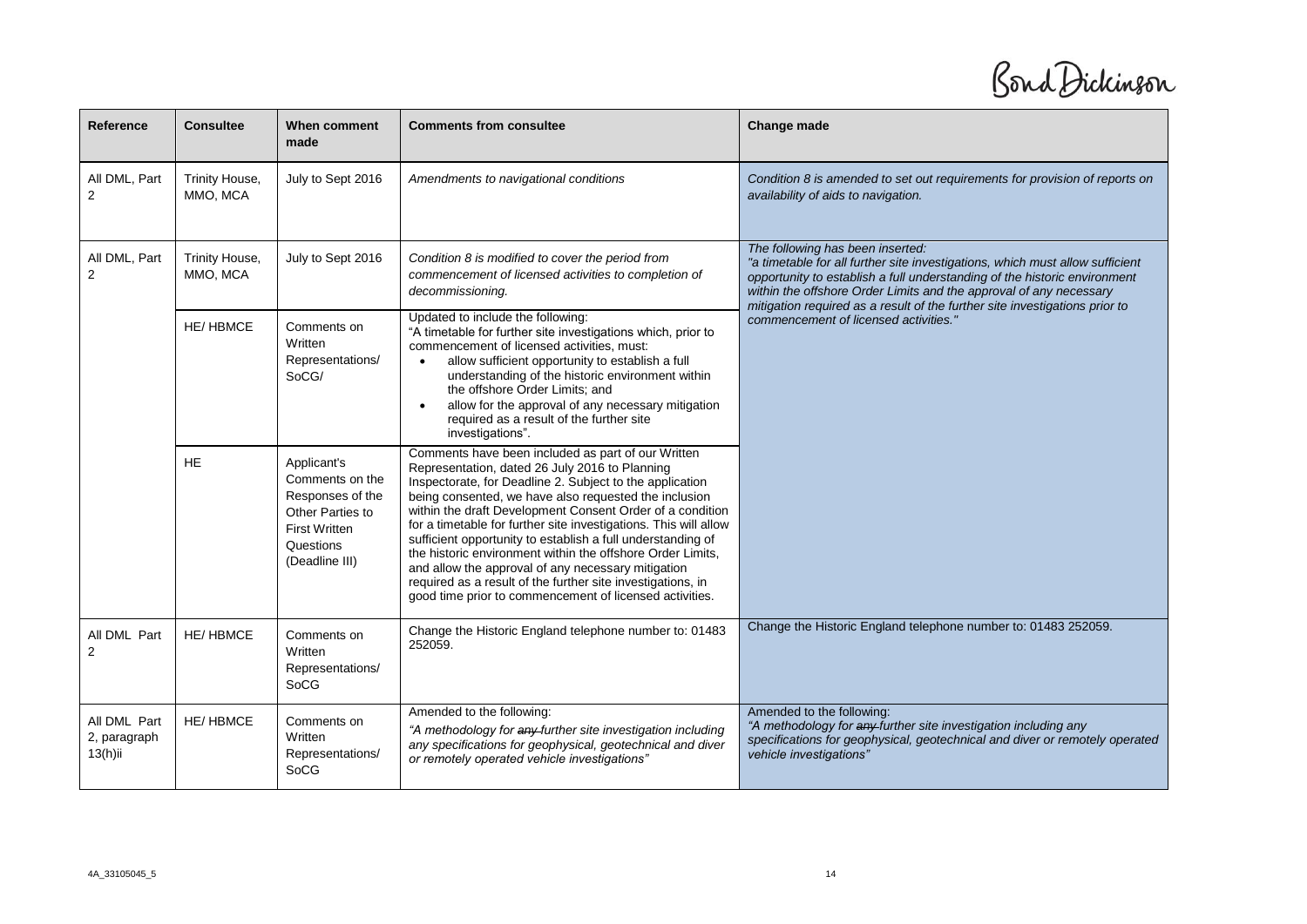Bond Dickinson

| Reference                                   | <b>Consultee</b> | <b>When comment</b><br>made                                                   | <b>Comments from consultee</b>                                                                                                                                                                                                                                                                                                                                                                                                                                                                                                                                                                                                                                                                                      | Change made                                                                                                                                                                                                                                                                                                                                                                                                                                                                                                                                                                                                                                                                        |
|---------------------------------------------|------------------|-------------------------------------------------------------------------------|---------------------------------------------------------------------------------------------------------------------------------------------------------------------------------------------------------------------------------------------------------------------------------------------------------------------------------------------------------------------------------------------------------------------------------------------------------------------------------------------------------------------------------------------------------------------------------------------------------------------------------------------------------------------------------------------------------------------|------------------------------------------------------------------------------------------------------------------------------------------------------------------------------------------------------------------------------------------------------------------------------------------------------------------------------------------------------------------------------------------------------------------------------------------------------------------------------------------------------------------------------------------------------------------------------------------------------------------------------------------------------------------------------------|
| All DML Part<br>2, paragraph<br>$13(h)$ iii | <b>HE/HBMCE</b>  | Comments on<br>Written<br>Representations/<br>SoCG                            | Amended to the following:<br>"Archaeological analysis and reporting of survey data, and<br>timetable for reporting, which is to be submitted to the<br>MMO within four months of any survey being completed".                                                                                                                                                                                                                                                                                                                                                                                                                                                                                                       | Amended to the following:<br>"Archaeological analysis and reporting of survey data, and timetable for<br>reporting, which is to be submitted to the MMO within four months of any<br>survey being completed".                                                                                                                                                                                                                                                                                                                                                                                                                                                                      |
| All DML Part<br>2, paragraph<br>13(h)(v)    | <b>HE/HBMCE</b>  | Comments on<br>Written<br>Representations/<br>SoCG                            | Amended to the following:<br>"Monitoring of archaeological exclusion zones during and<br>post construction", including a conservation programme<br>for finds:.                                                                                                                                                                                                                                                                                                                                                                                                                                                                                                                                                      | Amended to the following:<br>"Monitoring of archaeological exclusion zones during and post<br>construction", including a conservation programme for finds;.                                                                                                                                                                                                                                                                                                                                                                                                                                                                                                                        |
| All DMLs Part<br>2, paragraph<br>13(h)(vi)  | <b>HE/HBMCE</b>  | Comments on<br>Written<br>Representations/<br>SoCG                            | Amended to the following:<br>"The undertaker must ensure that a copy of any agreed<br>archaeological report is deposited with the National<br>Record of the Historic Environment, by submitting a<br>Historic England OASIS form with a digital copy of the<br>report within 6 months of completion of construction of the<br>authorised scheme. The undertaker must notify the MMO<br>that the OASIS report has been submitted to the National<br>Record of the Historic Environment within two weeks of<br>the submission."                                                                                                                                                                                       | Amended to the following:<br>"a requirement for the undertaker to ensure that a copy of any agreed<br>archaeological report is deposited with the National Record of the Historic<br>Environment, by submitting a Historic England OASIS (Online AccesS to<br>the Index of archaeological investigationS') form with a digital copy of the<br>report within six months of completion of construction of the authorised<br>scheme, and to notify the MMO (and Suffolk Coastal District Council where<br>the report relates to the intertidal area) that the OASIS form has been<br>submitted to the National Record of the Historic Environment within two<br>weeks of submission;" |
| All DML Part<br>2 condition<br>13(g)        | <b>NE</b>        | Comments on<br>Written<br>Representations                                     | In its relevant representation (paragraph 5.3.1) Natural<br>England advised burial depths of greater than 1m<br>wherever possible so as to avoid potential scour effects<br>and future exposure of the export cable. Natural England<br>also advised that the 1m minimum burial depth be secured<br>as a condition in the DCO (see paragraph 6.1. of our<br>relevant representation). In their Relevant Representation<br>reply letter of the 31st of May 2016 the Applicant has<br>noted Natural England's concerns but to date has not<br>suggested a change to a 1m minimum burial depth.<br>Natural England considers this matter to be unresolved.                                                             | Condition 13 $(1)(g)(iii)$ inserted:<br>"proposals for monitoring offshore cables including cable protection during<br>the operational lifetime of the authorised scheme which includes a risk<br>based approach to the management of unburied or shallow buried cables;"                                                                                                                                                                                                                                                                                                                                                                                                          |
|                                             | ExA              | <b>First Written</b><br>Questions<br>(Applicant's<br>Response)<br>Deadline II | Could the Applicant comment on the advice provided by<br>the MMO in its RR [RR-031] to include the development<br>and implementation of a cable burial risk agreement<br>approach, to ensure the ongoing management of cable<br>burial throughout the lifetime of the project, as secured<br>through a DML condition to the appropriate schedules. Is<br>the Applicant amenable to including such a condition in<br>the draft DMLs? If not, please could the Applicant justify<br>its position?<br>The Applicant proposes to amend condition 13(g) of the<br>draft Order so that the cable specification and installation<br>plan must also contain details relating to appropriate<br>management of buried cables. |                                                                                                                                                                                                                                                                                                                                                                                                                                                                                                                                                                                                                                                                                    |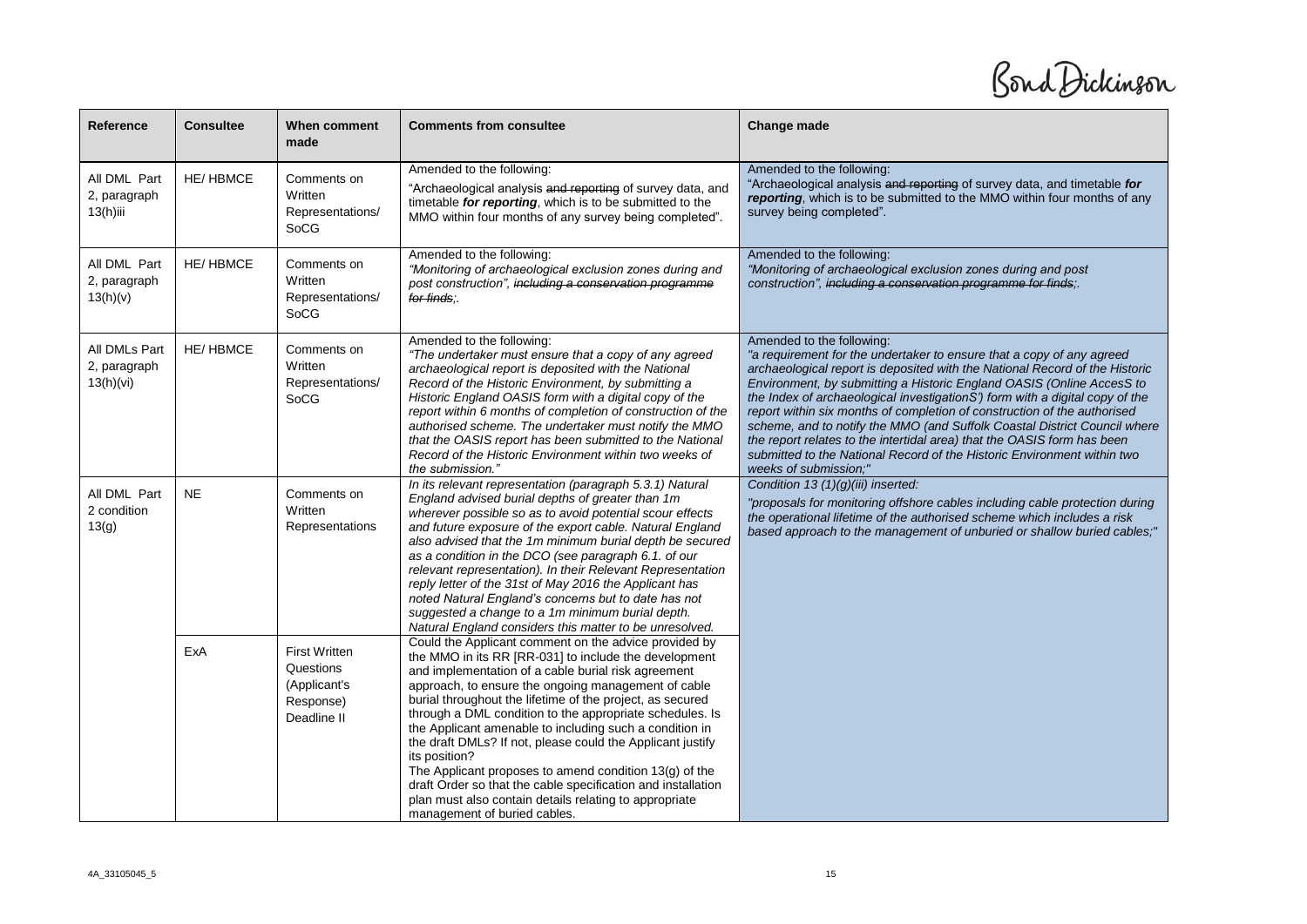Bond Dickinson

| Reference                | <b>Consultee</b>        | When comment<br>made        | <b>Comments from consultee</b>                                                                                                                                                                                                                                                                                                                                                                                                                                                                                                                                                                                                                                                                                                                           | Change made                                                                                                                                                                                                                                                                                                                                                                                                                     |
|--------------------------|-------------------------|-----------------------------|----------------------------------------------------------------------------------------------------------------------------------------------------------------------------------------------------------------------------------------------------------------------------------------------------------------------------------------------------------------------------------------------------------------------------------------------------------------------------------------------------------------------------------------------------------------------------------------------------------------------------------------------------------------------------------------------------------------------------------------------------------|---------------------------------------------------------------------------------------------------------------------------------------------------------------------------------------------------------------------------------------------------------------------------------------------------------------------------------------------------------------------------------------------------------------------------------|
|                          | <b>MMO</b>              | SoCG                        | The cable burial risk assessment should be carried<br>through to post construction and this should be made<br>clear in the DML and additional detail should also be<br>provided in the In Principle Monitoring Plan (IPMP).<br>Examples on similar projects include:<br>• Cable Burial Strategy and Risk Assessment covering the<br>operational lifetime of the project -must be submitted to<br>and approved by the MMO. The risk assessment must be<br>updated and resubmitted to the MMO for approval at least<br>every 3 years as part of the agreed subsea cable strategy.<br>The strategy must address the issues of shallow buried/<br>unburied export and array cables at the OWF and present<br>a risk based approach to their management. Once |                                                                                                                                                                                                                                                                                                                                                                                                                                 |
|                          |                         |                             | approved the strategy, and any approved updates, must<br>be followed.                                                                                                                                                                                                                                                                                                                                                                                                                                                                                                                                                                                                                                                                                    |                                                                                                                                                                                                                                                                                                                                                                                                                                 |
| All DML.<br>condition 13 | Historic<br>England     | September DCO<br><b>ISH</b> | Condition required to ensure that a WSI is in place for any<br>intrusive seabed works which take place pre-construction<br>(i.e. are not licensed works).                                                                                                                                                                                                                                                                                                                                                                                                                                                                                                                                                                                                | Pre-construction archaeological investigations and pre-commencement<br>material operations which involve intrusive seabed works must only take<br>place in accordance with a specific written scheme of investigation which is<br>itself in accordance with the details set out in the outline offshore written<br>scheme of investigation, and which has been submitted to and approved<br>by the relevant planning authority. |
| Schedule 10<br>& 11      | MMO, Natural<br>England | September 2016              | Updates to correspond with new pSAC condition                                                                                                                                                                                                                                                                                                                                                                                                                                                                                                                                                                                                                                                                                                            | Insertion of "2007 Regulations" means the Offshore Marine Conservation<br>(Natural Habitats, &c.) Regulations 2007;                                                                                                                                                                                                                                                                                                             |
|                          |                         |                             |                                                                                                                                                                                                                                                                                                                                                                                                                                                                                                                                                                                                                                                                                                                                                          | Insertion of: "European offshore marine site" has the meaning given in<br>regulation 15 of the 2007 Regulations;                                                                                                                                                                                                                                                                                                                |
|                          |                         |                             |                                                                                                                                                                                                                                                                                                                                                                                                                                                                                                                                                                                                                                                                                                                                                          | Insertion of: "European site" has the meaning given in regulation 24 of the<br>2007 Regulations;                                                                                                                                                                                                                                                                                                                                |
|                          |                         |                             |                                                                                                                                                                                                                                                                                                                                                                                                                                                                                                                                                                                                                                                                                                                                                          | Definition of "relevant site" and "Southern North Sea possible Special Area<br>of Conservation" inserted.                                                                                                                                                                                                                                                                                                                       |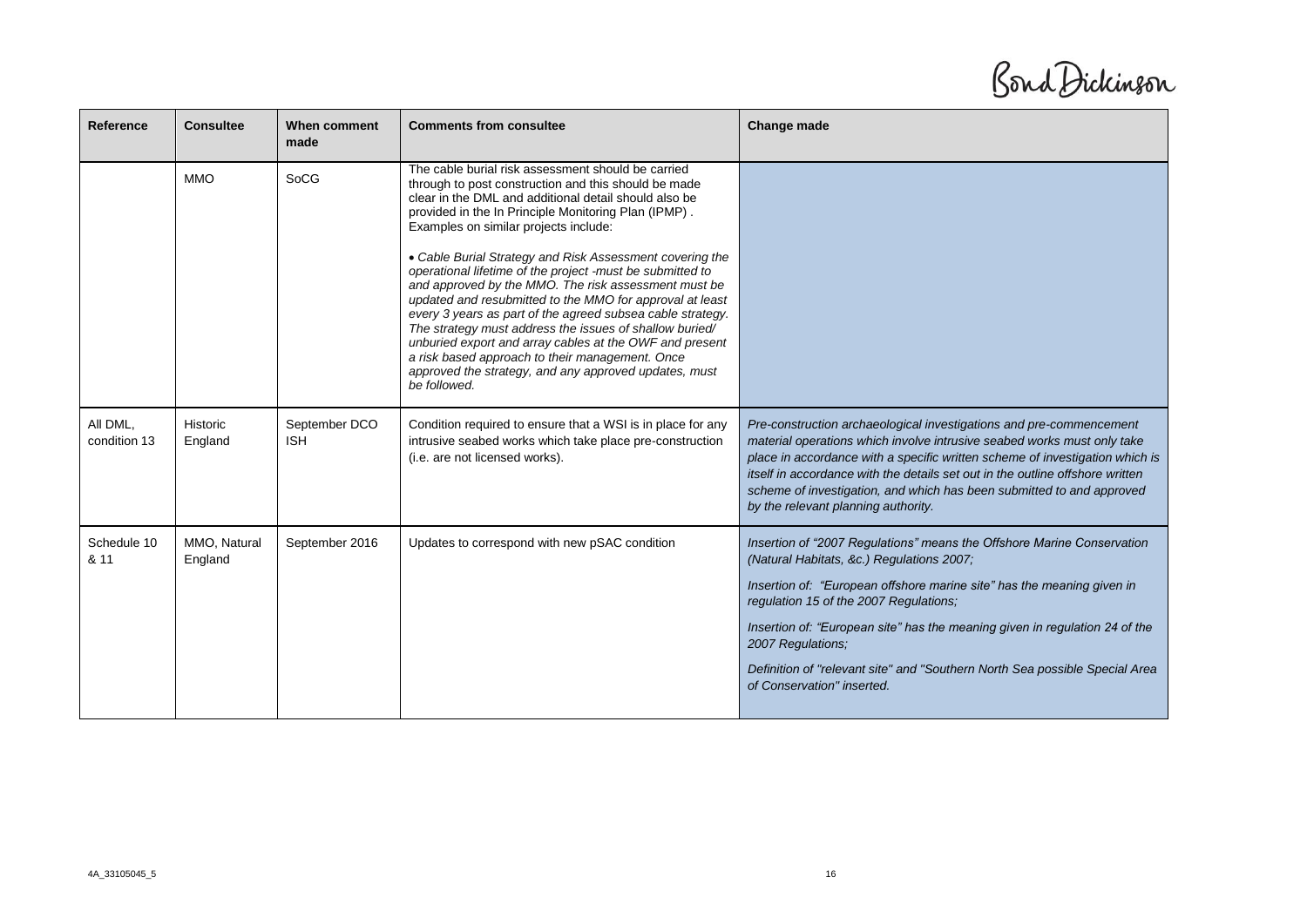Bond Dickinson

| Reference           | <b>Consultee</b> | When comment<br>made                  | <b>Comments from consultee</b>                                                                                                                                                                                                                                                                                                                                                                                                                                                                                                                                                                                                                                                                                                                                                                                                                                                            | Change made                                      |
|---------------------|------------------|---------------------------------------|-------------------------------------------------------------------------------------------------------------------------------------------------------------------------------------------------------------------------------------------------------------------------------------------------------------------------------------------------------------------------------------------------------------------------------------------------------------------------------------------------------------------------------------------------------------------------------------------------------------------------------------------------------------------------------------------------------------------------------------------------------------------------------------------------------------------------------------------------------------------------------------------|--------------------------------------------------|
| Schedule 10<br>& 11 | ExA              | Rule 6 Letter &<br>Schedule of Issues | Both Schedules permit the construction of an offshore<br>wind turbine generating station (WTG station) with a<br>capacity of 600mw comprising up to 86 WTGs (half of the<br>amount permitted by the DCO) over the same area as the<br>DCO, i.e. the DML limits are completely overlapping and<br>both generating stations (phase 1 and phase 2) will be<br>able to be constructed anywhere within the area identified<br>in the works plans as Work No. 1. This means that there<br>will need to be co-operation between each of the licence<br>holders.                                                                                                                                                                                                                                                                                                                                  | Drafting amended as noted in the sections below. |
|                     |                  |                                       | Can the applicant explain how the licences will interact in<br>practice, particularly if they are transferred to different<br>undertakers? For example, how will co-ordination of both<br>generating stations be secured and how will the MMO be<br>made aware of what is being constructed under which<br>licence and who it should enforce against? A co-operation<br>requirement between licence holders and the MMO such<br>as in the made Hornsea 1 DCO or in the EA1<br>interconnections licences (see condition 20) could be an<br>appropriate way to secure this.                                                                                                                                                                                                                                                                                                                 |                                                  |
|                     |                  |                                       | Both DMLs authorise the construction of an<br>accommodation platform, up to 2 masts and up to 12<br>buoys - the total permitted by the DCO. Condition 2(1)<br>states that, within the authorised scheme, the maximum<br>number of accommodation platforms must not exceed<br>one; condition 2(3) limits the masts within the authorised<br>scheme to a total of two; and condition 2(7) limits the total<br>number of buoys within the authorised scheme to 12.<br>However, the "authorised scheme" is defined as "the Work<br>no 1 described in the licence". The work described in the<br>licence is not the same as the work described in the DCO.<br>but is half of Work No. 1 to which the specific licence<br>applies. These conditions therefore do not appear to<br>prevent one accommodation platform / two masts / 12<br>buoys being built under each DML in breach of the DCO. |                                                  |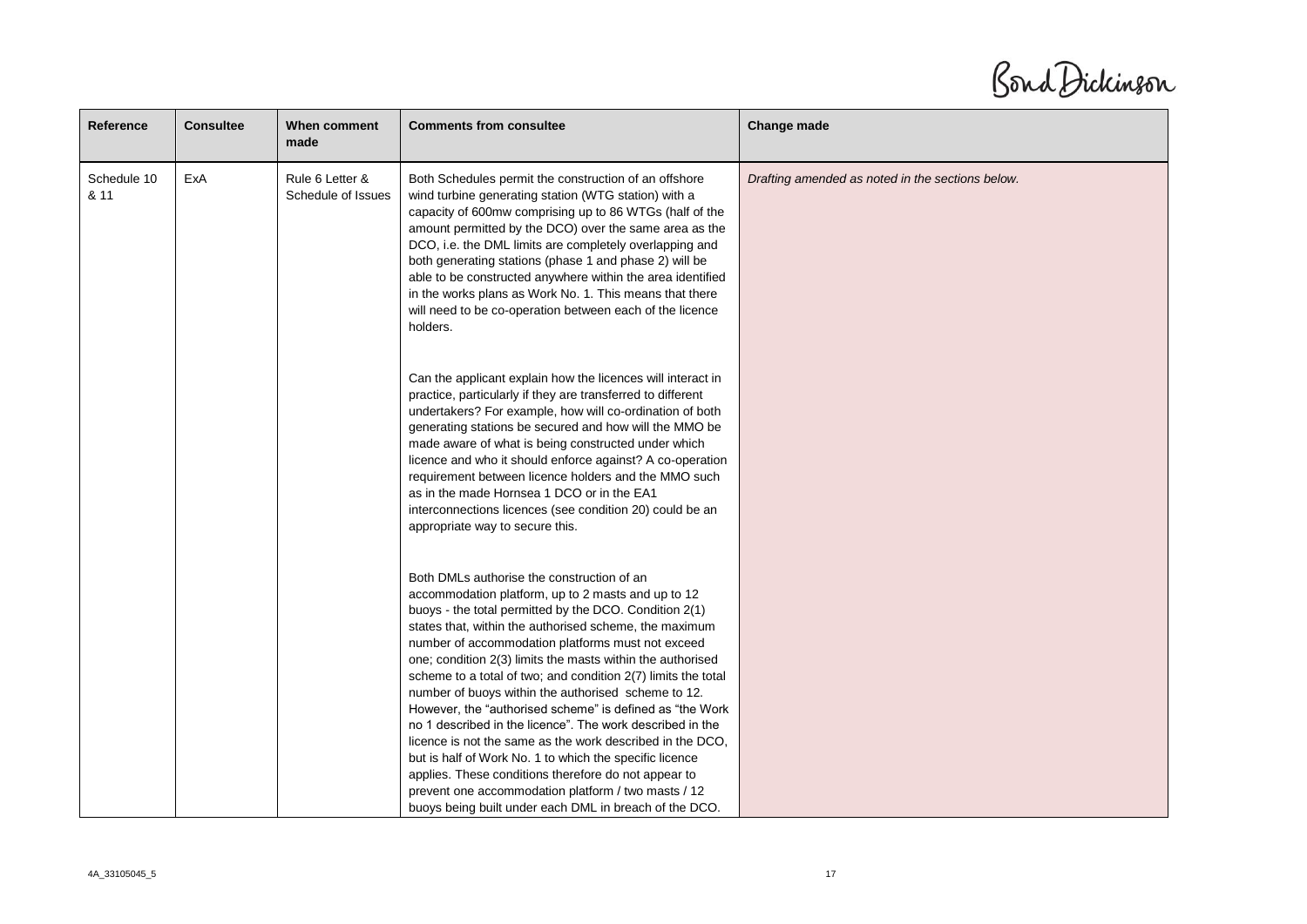Bond Dickinson

| Reference                  | <b>Consultee</b> | When comment<br>made                  | <b>Comments from consultee</b>                                                                                                                                                               | Change made                                                                                                                                                                                                          |
|----------------------------|------------------|---------------------------------------|----------------------------------------------------------------------------------------------------------------------------------------------------------------------------------------------|----------------------------------------------------------------------------------------------------------------------------------------------------------------------------------------------------------------------|
|                            |                  |                                       | The DMLs should not authorise activities that are outside<br>of the works permitted by the DCO.                                                                                              |                                                                                                                                                                                                                      |
|                            |                  |                                       | The MMO and the applicant are asked to review and<br>comment on this drafting and the applicant is asked to<br>propose amendments to these DMLs.                                             |                                                                                                                                                                                                                      |
| Schedule 10<br>& 11 Part 1 | ExA              | Rule 6 Letter &<br>Schedule of Issues | Part 1 section 1 contains definitions of the generation and<br>interconnection DMLs but no further reference is made to<br>these in either DML. The definition appears to be<br>superfluous. | This change has been made.                                                                                                                                                                                           |
| Schedule 10<br>& 11 Part 2 | ExA              | Rule 6 Letter &<br>Schedule of Issues | As noted above regarding drafting.                                                                                                                                                           | Condition 2(1) is amended to refer to "wind turbine generator" instead of<br>WTG.                                                                                                                                    |
|                            |                  |                                       |                                                                                                                                                                                              | Condition 2(2) is amended so that the total number of accommodation<br>platforms and total number of meteorological masts "and the authorised<br>Scheme in licence 2 (generation) taken together" must not exceed 2. |
|                            |                  |                                       |                                                                                                                                                                                              | Condition $13(a)(x)$ insertion of "(in accordance with the recommendations<br>for layout contained in MGN43)"                                                                                                        |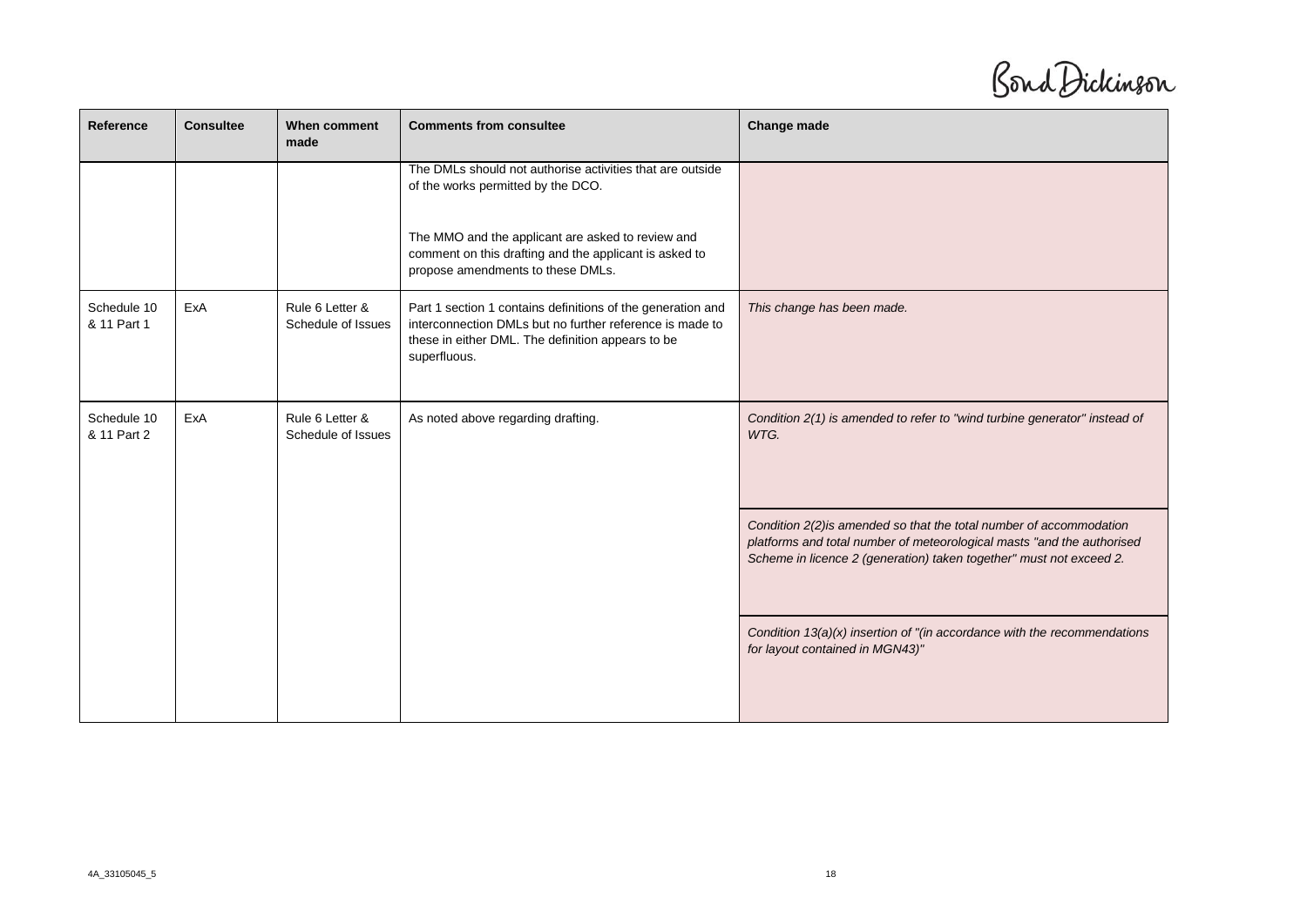Bond Dickinson

| Reference | <b>Consultee</b>              | When comment<br>made | <b>Comments from consultee</b>                                                                                                                                                                                                                                                                                     | Change made                                                                                                                                                                                                                                                                                                                                                                                                                                                                                                                                                                                                                                                                                                                                                                                                                                                                                                                                                                                                                                                                                                                                                                                                                                                                                                                                                                                                                                                                                                                                                                                                                                                                                            |
|-----------|-------------------------------|----------------------|--------------------------------------------------------------------------------------------------------------------------------------------------------------------------------------------------------------------------------------------------------------------------------------------------------------------|--------------------------------------------------------------------------------------------------------------------------------------------------------------------------------------------------------------------------------------------------------------------------------------------------------------------------------------------------------------------------------------------------------------------------------------------------------------------------------------------------------------------------------------------------------------------------------------------------------------------------------------------------------------------------------------------------------------------------------------------------------------------------------------------------------------------------------------------------------------------------------------------------------------------------------------------------------------------------------------------------------------------------------------------------------------------------------------------------------------------------------------------------------------------------------------------------------------------------------------------------------------------------------------------------------------------------------------------------------------------------------------------------------------------------------------------------------------------------------------------------------------------------------------------------------------------------------------------------------------------------------------------------------------------------------------------------------|
|           | MMO and<br>Natural<br>England | Sept 2016            | Condition $13(1)(f)$ is amended to confirm the intent of the<br>marine mammal mitigation protocol - prevention of injury.<br>Condition 13(2) and (3) is added to secure mitigation<br>which ensures that the project will not give rise to an<br>adverse effect on the integrity of the Southern North Sea<br>pSAC | Condition 13(1)(f) amended to:<br>In the event that driven or part-driven pile foundations are proposed to be<br>used, a marine mammal mitigation protocol in accordance with the draft<br>marine mammal mitigation protocol, the intention of which is to prevent<br>injury to marine mammals, following current best practice as advised by<br>the relevant statutory nature conservation bodies.<br>Condition 13(2) amended to:<br>(2) In the event that driven or part-driven pile foundations are proposed to<br>be used, the licenced activities, or any phase of those activities must not<br>commence until an East Anglia THREE Project Southern North Sea pSAC<br>Site Integrity Plan which accords with the principles set out in the In<br>Principle East Anglia THREE Project Southern North Sea pSAC Site<br>Integrity Plan has been submitted to the MMO and the MMO is satisfied<br>that the plan, provides such mitigation as is necessary to avoid adversely<br>affecting the integrity (within the meaning of the 2007 Regulations) of a<br>relevant site, to the extent that harbour porpoise are a protected feature of<br>that site.<br>(3) For the purpose of paragraph $(2)$ -<br>(a) the Southern North Sea possible Special Area of Conservation must be<br>treated as a European offshore marine site until:<br>(i) that Area (or any part of it) becomes a European offshore marine site or<br>a European site; or<br>(ii) it is decided that no part of that Area should be a European offshore<br>marine site or a European site; and<br>(b) harbour porpoise must be treated as a protected feature of the<br>Southern North Sea possible Special Area of Conservation. |
|           | <b>MMO</b>                    | Sept 2016            |                                                                                                                                                                                                                                                                                                                    | Condition 14(2) correction of timing for submission of plans for approval                                                                                                                                                                                                                                                                                                                                                                                                                                                                                                                                                                                                                                                                                                                                                                                                                                                                                                                                                                                                                                                                                                                                                                                                                                                                                                                                                                                                                                                                                                                                                                                                                              |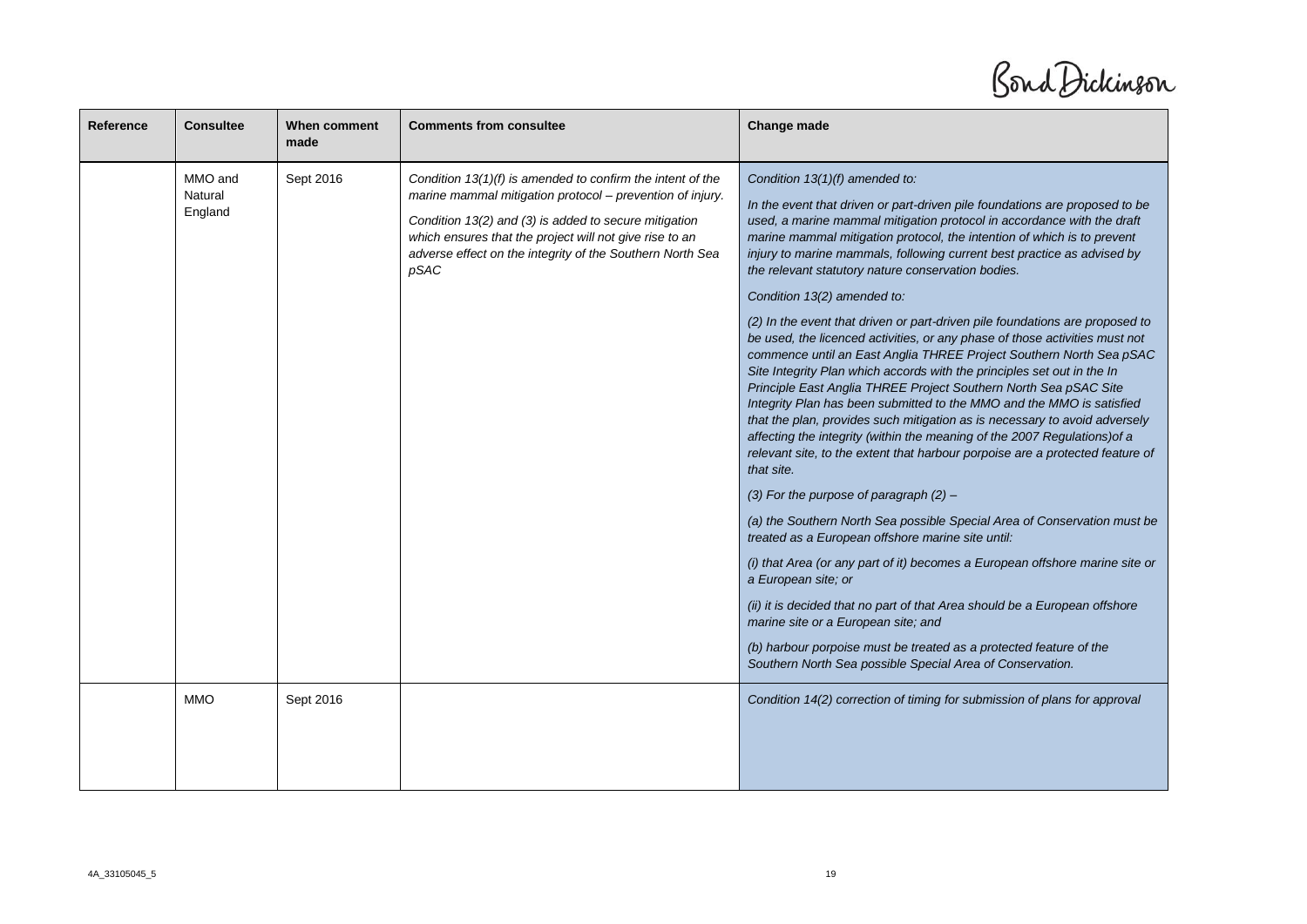Bond Dickinson

| Reference                              | <b>Consultee</b>     | When comment<br>made                                                          | <b>Comments from consultee</b>                                                                                                                                                                                                                                                                                                                                                                                                                                                                                                                                                                                                     | Change made                                                                                                                                                                                                                                                                                                                                                                                                                                                                                                                                                                                                                                                                                                                                                                                                                                                        |
|----------------------------------------|----------------------|-------------------------------------------------------------------------------|------------------------------------------------------------------------------------------------------------------------------------------------------------------------------------------------------------------------------------------------------------------------------------------------------------------------------------------------------------------------------------------------------------------------------------------------------------------------------------------------------------------------------------------------------------------------------------------------------------------------------------|--------------------------------------------------------------------------------------------------------------------------------------------------------------------------------------------------------------------------------------------------------------------------------------------------------------------------------------------------------------------------------------------------------------------------------------------------------------------------------------------------------------------------------------------------------------------------------------------------------------------------------------------------------------------------------------------------------------------------------------------------------------------------------------------------------------------------------------------------------------------|
|                                        | Applicant            |                                                                               | Correction of reference.                                                                                                                                                                                                                                                                                                                                                                                                                                                                                                                                                                                                           | Condition 14(5) correction of reference from MGN371 to MGN43.<br>At Schedule 11, Condition 14(5) insertion of text to align with the same<br>provision in Schedule 10, 14(5.                                                                                                                                                                                                                                                                                                                                                                                                                                                                                                                                                                                                                                                                                       |
|                                        | <b>Trinity House</b> | Sept 2016                                                                     | Correction of ERCoP reference for clarity                                                                                                                                                                                                                                                                                                                                                                                                                                                                                                                                                                                          | Correction 14(5) amended to:<br>"No part of the authorised scheme may commence until the MMO, in<br>consultation with the MCA, has given written approval of an Emergency<br>Response Co-operation Plan (ERCoP) which includes full details of the<br>plan for emergency, response and co-operation for the construction,<br>operation and decommissioning phases of that part of the authorised<br>scheme in accordance with the MCA recommendations contained within<br>MGN543 "Offshore Renewable Energy Installations (OREIs) - Guidance<br>on UK Navigational Practice, Safety and Emergency Response Issues",<br>and has confirmed in writing that the undertaker has taken into account<br>and, so far as is applicable to that part of the authorised scheme,<br>adequately addressed all MCA recommendations contained within<br>MGN543 and its annexes." |
| Schedule 10<br>and 11,<br>condition 16 | <b>NE</b>            | Relevant<br>Representation                                                    | NE requested that the Applicant include a commitment in<br>the DCO to not place gravity based structures in areas<br>where sandwaves are greater than 5m.                                                                                                                                                                                                                                                                                                                                                                                                                                                                          | Condition 16, deletion of "not used" and insertion of:<br>No gravity base foundations may be installed in any area of the seabed<br>with mobile sand waves of 5 metres or more, as identified by the swath-<br>bathymetry survey carried out under condition 17(2)(b), unless otherwise<br>agreed in writing by the MMO.                                                                                                                                                                                                                                                                                                                                                                                                                                                                                                                                           |
|                                        | ExA                  | <b>First Written</b><br>Questions<br>(Applicant's<br>Response)<br>Deadline II | The Applicant includes the following as embedded<br>mitigation in ES Chapter 10 [APP-118]: "sea bed<br>disturbance would be minimised by not placing gravity<br>base structures in areas where sandwaves are greater<br>than 5m, therefore reducing the potential for increased<br>suspended sediment, reducing the potential for habitat<br>impact".<br>Could the Applicant clarify how this embedded mitigation<br>would be secured, through the draft DCO or DMLs, as<br>appropriate? Have there been any further discussions with<br>NE on this matter, in light of the point raised at paragraph<br>5.4.2 of its RR [RR-003]? |                                                                                                                                                                                                                                                                                                                                                                                                                                                                                                                                                                                                                                                                                                                                                                                                                                                                    |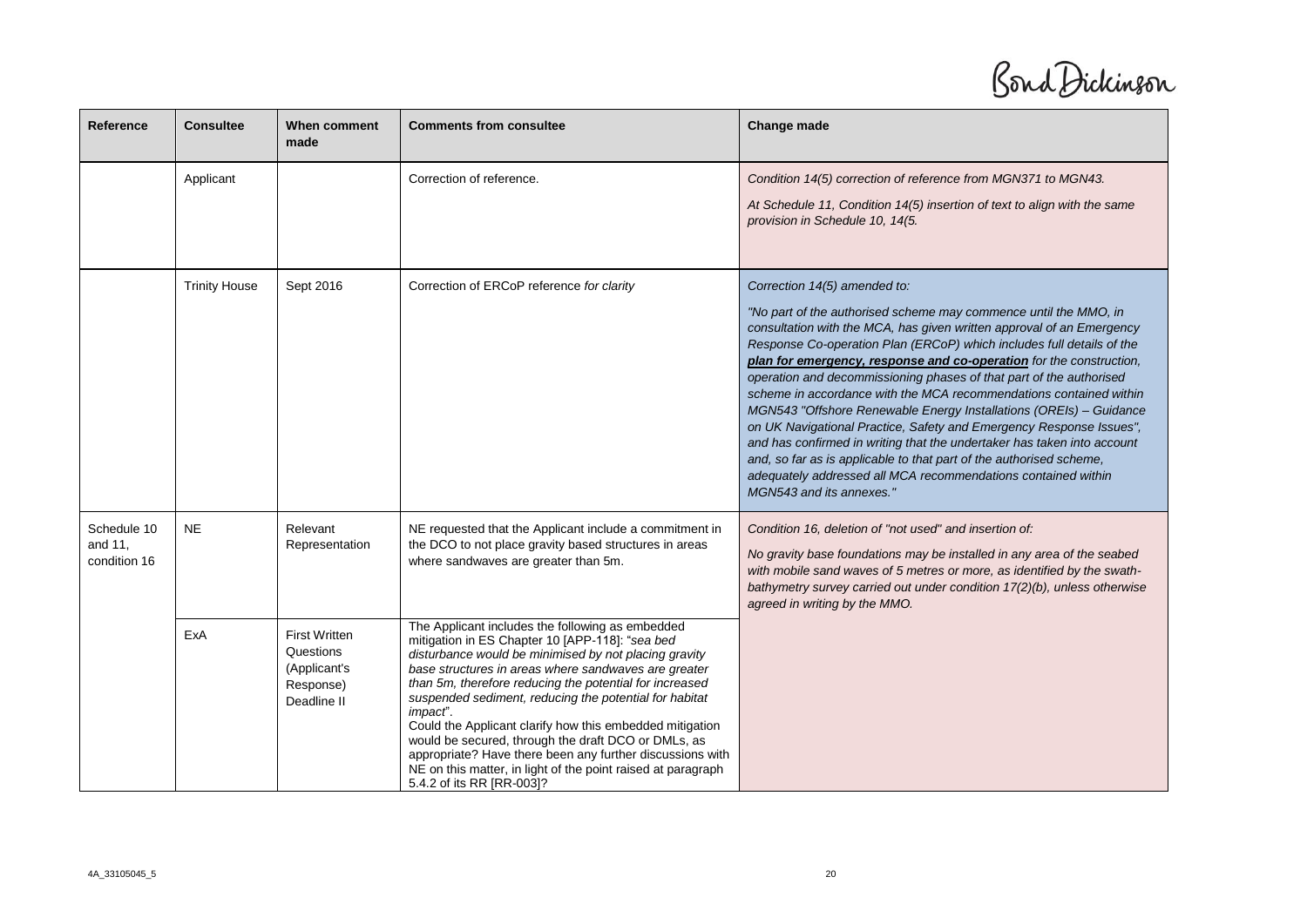Bond Dickinson

| Reference                         | <b>Consultee</b>        | When comment<br>made                                                          | <b>Comments from consultee</b>                                                                                                                                                                                                                                                                                                             | Change made                                                                                                                                                                                                                                                                                                                                                                                                                                              |
|-----------------------------------|-------------------------|-------------------------------------------------------------------------------|--------------------------------------------------------------------------------------------------------------------------------------------------------------------------------------------------------------------------------------------------------------------------------------------------------------------------------------------|----------------------------------------------------------------------------------------------------------------------------------------------------------------------------------------------------------------------------------------------------------------------------------------------------------------------------------------------------------------------------------------------------------------------------------------------------------|
|                                   | <b>NE</b>               | <b>First Written</b><br>Questions<br>(Applicant's<br>Response)<br>Deadline II | Gravity Based foundations: By committing to not placing<br>gravity based structures in areas where sandwaves are<br>greater than 5m, the applicant is reducing the potential for<br>habitat impact. Natural England would welcome further<br>discussion with the Applicant on how this commitment can<br>be included within the draft DCO. |                                                                                                                                                                                                                                                                                                                                                                                                                                                          |
| Schedule 11<br>paragraph<br>13(h) | <b>HE/HBMCE</b>         | Comments on<br>Written<br>Representations/<br>SoCG                            | Amended to the following:<br>"A written scheme of archaeological investigation in<br>relation to the offshore Order limits seaward of mean low<br>water in accordance with the draft outline written scheme<br>of investigation (offshore), industry good practice and in<br>consultation with the statutory historic body to include".    | Amended to the following:<br>"A written scheme of archaeological investigation in relation to the offshore<br>Order limits seaward of mean low water in accordance with the draft<br>outline written scheme of investigation (offshore), industry good practice<br>and in consultation with the statutory historic body to include".                                                                                                                     |
| Schedule 12<br>& 13 Part 1        | ExA                     | Rule 6 Letter &<br>Schedule of Issues                                         | See ExA's first comment in relation to Schedule 10 and 11                                                                                                                                                                                                                                                                                  | Deletion of definition of "deemed generation assets marine licences".                                                                                                                                                                                                                                                                                                                                                                                    |
| Schedule 12<br>& 13 Part 1        | MMO, Natural<br>England | September 2016                                                                | Updates to correspond with new pSAC condition                                                                                                                                                                                                                                                                                              | Insertion of "2007 Regulations" means the Offshore Marine Conservation<br>(Natural Habitats, &c.) Regulations 2007;<br>Insertion of: "European offshore marine site" has the meaning given in<br>regulation 15 of the 2007 Regulations;<br>Insertion of: "European site" has the meaning given in regulation 24 of the<br>2007 Regulations;<br>Definition of "relevant site" and "Southern North Sea possible Special Area<br>of Conservation" inserted. |
| Schedule 12<br>& 13 Part 2        | ExA                     | Rule 6 Letter and<br>Schedule of Issues                                       | See ExA's first comment in relation to Schedule 10 and 11                                                                                                                                                                                                                                                                                  | Condition 14(5) correction of guidance reference from "MGN 371" to<br>"MGN543"                                                                                                                                                                                                                                                                                                                                                                           |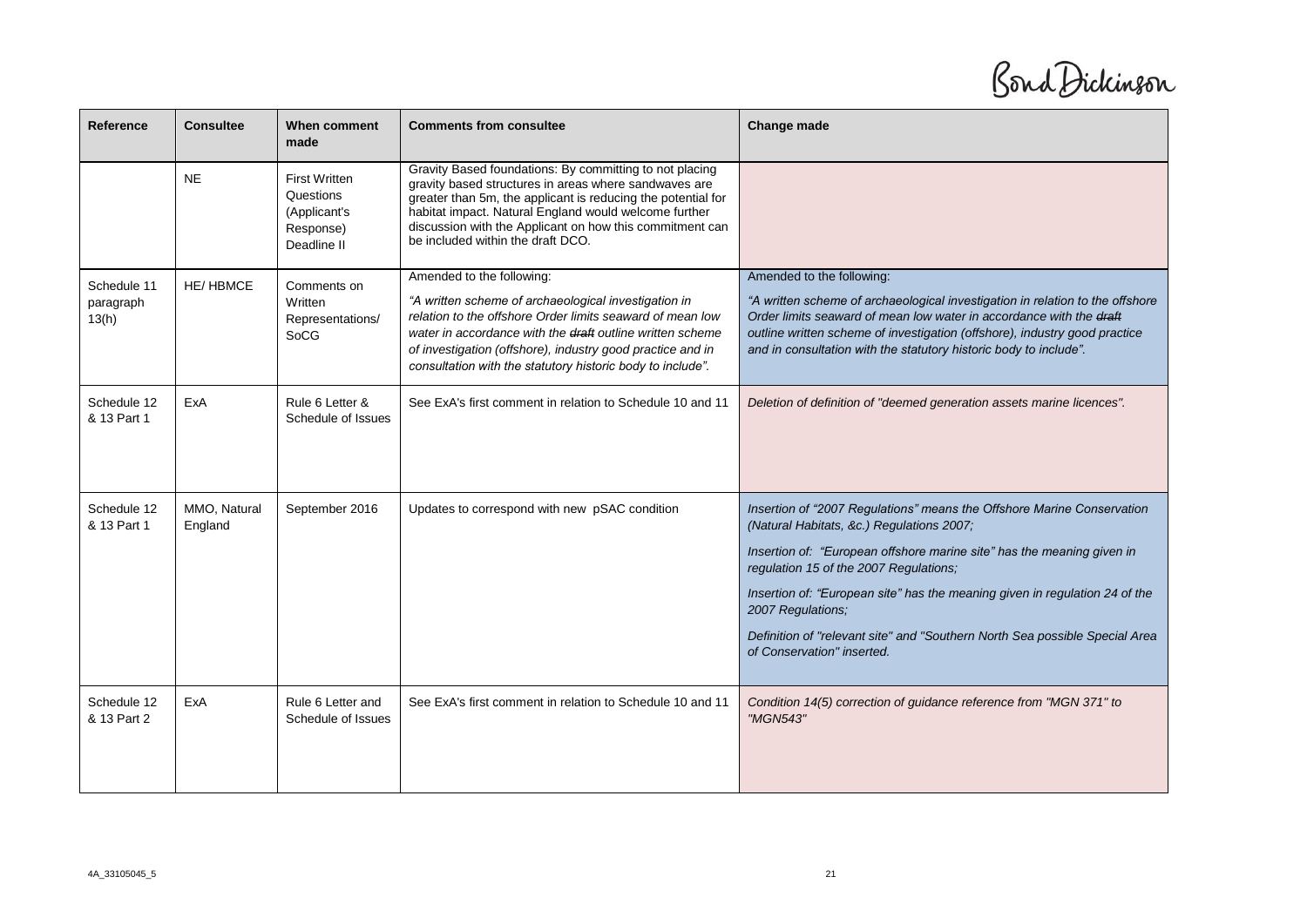Bond Dickinson

| Reference                  | <b>Consultee</b> | When comment<br>made                                                                                                          | <b>Comments from consultee</b>                                                                                                                                                                                                                                                                                                                                                                                                                                                                                                                                                                                                                                                                                                                                                                                                                                                                                                                                                                                                                                                                                                                                                                                                                                                                 | Change made                                                                                                                                                                                                                                                                                                                                                                                                                                                                                                                                                                                                                                                                                                                                                                                                                                                                                                                             |
|----------------------------|------------------|-------------------------------------------------------------------------------------------------------------------------------|------------------------------------------------------------------------------------------------------------------------------------------------------------------------------------------------------------------------------------------------------------------------------------------------------------------------------------------------------------------------------------------------------------------------------------------------------------------------------------------------------------------------------------------------------------------------------------------------------------------------------------------------------------------------------------------------------------------------------------------------------------------------------------------------------------------------------------------------------------------------------------------------------------------------------------------------------------------------------------------------------------------------------------------------------------------------------------------------------------------------------------------------------------------------------------------------------------------------------------------------------------------------------------------------|-----------------------------------------------------------------------------------------------------------------------------------------------------------------------------------------------------------------------------------------------------------------------------------------------------------------------------------------------------------------------------------------------------------------------------------------------------------------------------------------------------------------------------------------------------------------------------------------------------------------------------------------------------------------------------------------------------------------------------------------------------------------------------------------------------------------------------------------------------------------------------------------------------------------------------------------|
| Schedule 12<br>& 13 Part 2 | <b>NE</b>        | Comments on<br>Responses to First<br>Questions /<br>Applicant<br>Comments on<br>Relevant<br>Representations<br>(Deadline III) | Natural England has requested that the maximum<br>hammer energy is included in the draft Order, which the<br>Applicant proposes to implement (see section 1.5, ECMM<br>$2)$ .<br>Natural England does consider that maximum hammer<br>energy should be a condition of the DCO. The Applicant<br>has run worst case scenario assessments in their<br>Environmental Statement using hammer energy of<br>3500kJ; we consider this to be an appropriate maximum<br>as a condition of the DCO.                                                                                                                                                                                                                                                                                                                                                                                                                                                                                                                                                                                                                                                                                                                                                                                                      | Schedule 12 and 13 Part 2 paragraph 3 inserted:<br>In the event that driven or part-driven pile foundations are proposed to be<br>used, the hammer energy used to drive or part-drive the pile foundations<br>must not exceed 3,500kJ.                                                                                                                                                                                                                                                                                                                                                                                                                                                                                                                                                                                                                                                                                                  |
| Schedule 12<br>& 13 Part 2 | <b>NE</b>        | Comments on<br>Written<br>Representations                                                                                     | Natural England notes in its relevant representation<br>(paragraph 5.4.3.) that elevated levels of arsenic were<br>found at sample station 30, within the offshore cable<br>corridor. The Applicant has stated that if dredging is<br>required at or around site 30, then they will undertake<br>further survey work to determine the extent of any<br>contamination and inform the appropriate disposal<br>method. The Applicant will work with the MMO and<br>Natural England, post consent, once detailed design<br>information is available. Although the Applicant does not<br>consider there to be a requirement for monitoring, Natural<br>England reiterates its advice to the Applicant to undertake<br>monitoring if required and include proposed monitoring<br>methodology in the In Principle Monitoring Plan (IPMP).<br>This matter was discussed at the Issue Specific Hearing<br>for the DCO on the 29th June 2016 between the MMO<br>and the Applicant. Both parties came to the agreement<br>that should it be necessary to route the export cable<br>through site 30, a mitigation plan will be developed by the<br>Applicant to minimise impacts. The development of this<br>mitigation plan will be a condition of the DML. Natural<br>England agrees with this approach. | Paragraph 1, Part 2 has been inserted as follows:<br>"No licenced activities may take place within the restricted area until the<br>MMO has confirmed in writing that it is satisfied with the results of a<br>sediment sample survey or that sufficient mitigation has been secured in<br>the approved method statement secured under condition $13(q)$ , to prevent<br>impacts from contaminated sediment."<br>Definitions amended as follows:<br>"sediment sample survey" means a survey to be carried in the event that<br>works are proposed in the restricted area which:<br>samples sediment for arsenic contamination in the area of those<br>works: and<br>must be carried out in accordance with details which have first<br>been approved by the MMO"<br>"site 30" means site 30 shown on the works plan (offshore) which has the<br>following grid coordinates:<br>Latitude<br>Longitude<br>52 27 32,889 N<br>02 36 9.019 E |
|                            | ExA              | <b>First Written</b><br>Questions<br>(Applicant's<br>Response)<br>Deadline II                                                 | The Applicant includes the following as embedded<br>mitigation in ES Chapter 10 [APP-118]: "Should dredging<br>be required in the vicinity of station 30 (see Figure 8.1)<br>where elevated levels of arsenic have been detected.<br>EATL would collect further data to assess the extent of the<br>affected area and if found to be extensive would agree<br>with the MMO a strategy for the disposal of material from                                                                                                                                                                                                                                                                                                                                                                                                                                                                                                                                                                                                                                                                                                                                                                                                                                                                        |                                                                                                                                                                                                                                                                                                                                                                                                                                                                                                                                                                                                                                                                                                                                                                                                                                                                                                                                         |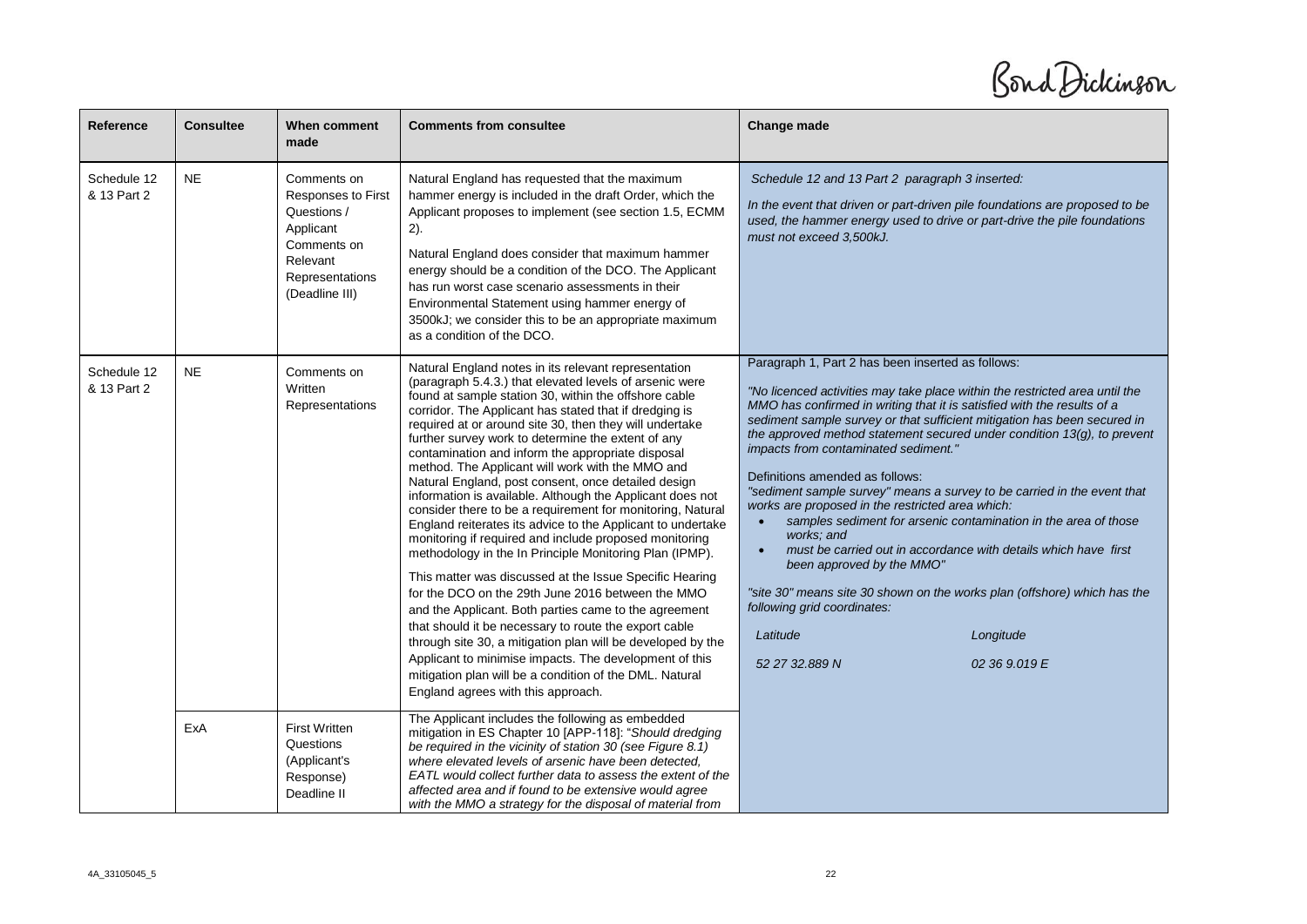Bond Dickinson

| <b>Reference</b> | <b>Consultee</b> | When comment<br>made                                                                                                          | <b>Comments from consultee</b>                                                                                                                                                                                                                                                                                                                                                                                                                                                                                                                                                                                                                                                                                                                                                                                                                                                                                                                                                                                                                                                                                                                                                                                                                                             | Change made |
|------------------|------------------|-------------------------------------------------------------------------------------------------------------------------------|----------------------------------------------------------------------------------------------------------------------------------------------------------------------------------------------------------------------------------------------------------------------------------------------------------------------------------------------------------------------------------------------------------------------------------------------------------------------------------------------------------------------------------------------------------------------------------------------------------------------------------------------------------------------------------------------------------------------------------------------------------------------------------------------------------------------------------------------------------------------------------------------------------------------------------------------------------------------------------------------------------------------------------------------------------------------------------------------------------------------------------------------------------------------------------------------------------------------------------------------------------------------------|-------------|
|                  |                  |                                                                                                                               | this area to minimise impacts".<br>Could the Applicant comment on whether it intends to<br>secure this embedded mitigation through the draft DCO or<br>DMLs, as appropriate?<br>NE, in RR-003 paragraph 5.4.3, considers that a<br>monitoring method for recording elevated levels of arsenic<br>should be included in the IPMP. Could the Applicant<br>confirm whether it intends to amend the IPMP to include<br>for such monitoring?<br>MMO, in its RR [RR-031], requests that this area (Site 30)<br>be excluded from any dredge and disposal granted by this<br>licence. It goes on to state that should dredge and<br>sediment disposal become necessary in this area,<br>additional marine licence applications will be required and<br>onshore disposal considered.<br>Could the MMO confirm whether the Applicant's ES<br>sufficiently assesses the implications of dredge and<br>disposal in this area, including the necessary mitigation<br>measures to do so?<br>Could the Applicant and the MMO provide an update with<br>regard to any agreements reached in respect of Site 30,<br>including any proposals to exclude this area from dredge<br>and disposal consent? Could the Applicant and MMO also<br>comment on how such restrictions would be secured |             |
|                  | <b>HE</b>        | Applicant's<br>Comments on the<br>Responses of the<br>Other Parties to<br><b>First Written</b><br>Questions<br>(Deadline III) | through the DCO/DMLs?<br>Natural England's position on sample site 30 following<br>further discussions with the Applicant is discussed in<br>paragraph 6.6.9. of its Written Representations.                                                                                                                                                                                                                                                                                                                                                                                                                                                                                                                                                                                                                                                                                                                                                                                                                                                                                                                                                                                                                                                                              |             |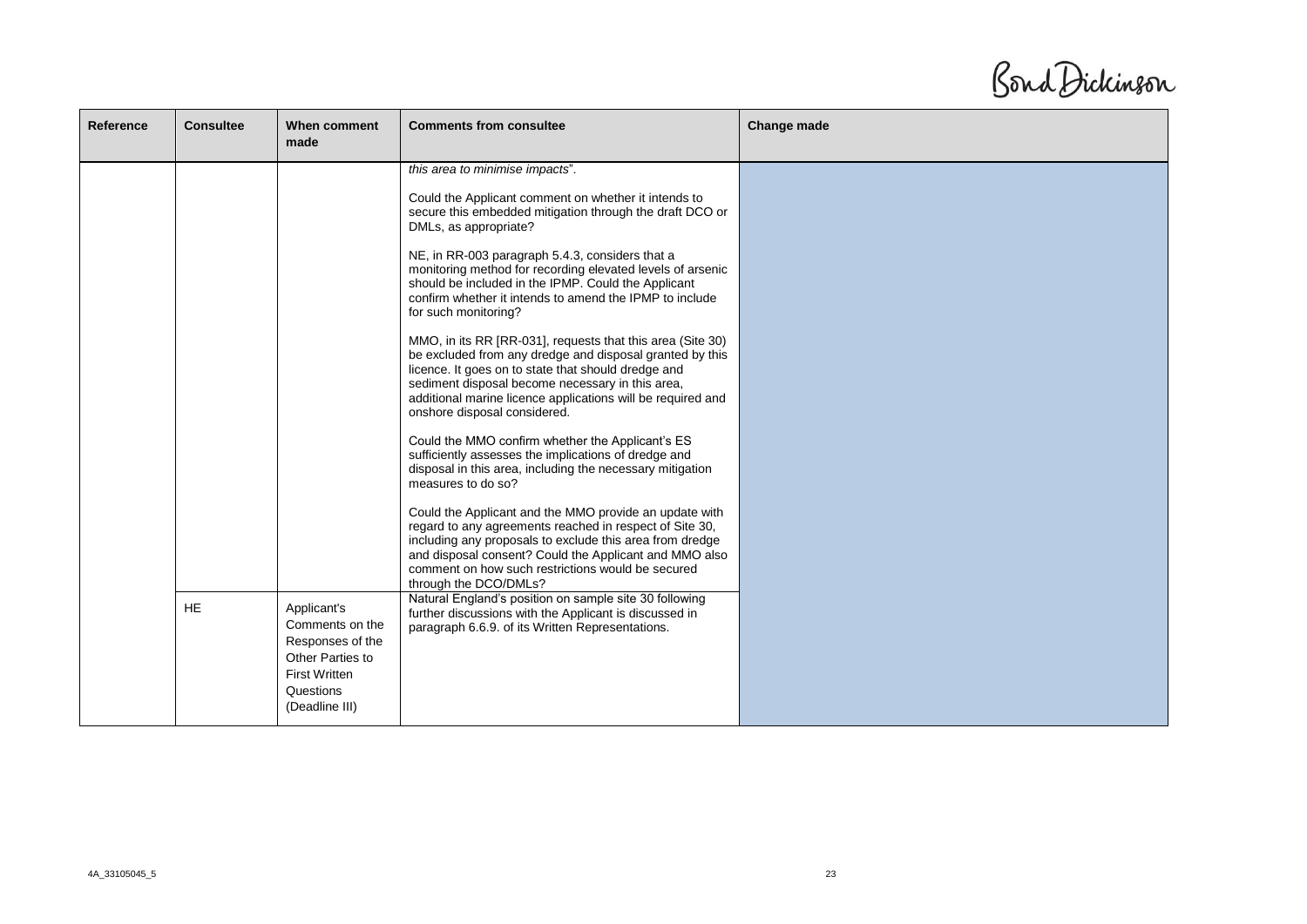Bond Dickinson

| Reference                  | <b>Consultee</b>              | When comment<br>made       | <b>Comments from consultee</b>                                                                                                                                                                                                                                                                                     | Change made                                                                                                                                                                                                                                                                                                                                                                                                                                                                                                                                                                                                                                                                                                          |
|----------------------------|-------------------------------|----------------------------|--------------------------------------------------------------------------------------------------------------------------------------------------------------------------------------------------------------------------------------------------------------------------------------------------------------------|----------------------------------------------------------------------------------------------------------------------------------------------------------------------------------------------------------------------------------------------------------------------------------------------------------------------------------------------------------------------------------------------------------------------------------------------------------------------------------------------------------------------------------------------------------------------------------------------------------------------------------------------------------------------------------------------------------------------|
| Schedule 12<br>& 13 Part 2 | MMO and<br>Natural<br>England | Sept 2016                  | Condition $13(1)(f)$ is amended to confirm the intent of the<br>marine mammal mitigation protocol - prevention of injury.<br>Condition 13(2) and (3) is added to secure mitigation<br>which ensures that the project will not give rise to an<br>adverse effect on the integrity of the Southern North Sea<br>pSAC | Condition 13(1)(f) amended to:<br>In the event that driven or part-driven pile foundations are proposed to be<br>used, a marine mammal mitigation protocol in accordance with the draft<br>marine mammal mitigation protocol, the intention of which is to prevent<br>injury to marine mammals, following current best practice as advised by<br>the relevant statutory nature conservation bodies.<br>Condition 13(2) amended to:                                                                                                                                                                                                                                                                                   |
|                            |                               |                            |                                                                                                                                                                                                                                                                                                                    | (2) In the event that driven or part-driven pile foundations are proposed to<br>be used, the licenced activities, or any phase of those activities must not<br>commence until an East Anglia THREE Project Southern North Sea pSAC<br>Site Integrity Plan which accords with the principles set out in the In<br>Principle East Anglia THREE Project Southern North Sea pSAC Site<br>Integrity Plan has been submitted to the MMO and the MMO is satisfied<br>that the plan, provides such mitigation as is necessary to avoid adversely<br>affecting the integrity (within the meaning of the 2007 Regulations) of a<br>relevant site, to the extent that harbour porpoise are a protected feature of<br>that site. |
|                            |                               |                            |                                                                                                                                                                                                                                                                                                                    | (3) For the purpose of paragraph $(2)$ –<br>(a) the Southern North Sea possible Special Area of Conservation must be<br>treated as a European offshore marine site until:<br>(i) that Area (or any part of it) becomes a European offshore marine site or                                                                                                                                                                                                                                                                                                                                                                                                                                                            |
|                            |                               |                            |                                                                                                                                                                                                                                                                                                                    | a European site; or<br>(ii) it is decided that no part of that Area should be a European offshore<br>marine site or a European site; and<br>(b) harbour porpoise must be treated as a protected feature of the<br>Southern North Sea possible Special Area of Conservation.                                                                                                                                                                                                                                                                                                                                                                                                                                          |
| Schedule 12<br>& 13 Part 2 | <b>NE</b>                     | Relevant<br>Representation | NE requested that the Applicant include a commitment in<br>the DCO to not place gravity based structures in areas<br>where sandwaves are greater than 5m.                                                                                                                                                          | Condition 16, deletion of "not used" and insertion of:<br>No gravity base foundations may be installed in any area of the seabed<br>with mobile sand waves of 5 metres or more, as identified by the swath-<br>bathymetry survey carried out under condition 17(2)(b), unless otherwise                                                                                                                                                                                                                                                                                                                                                                                                                              |